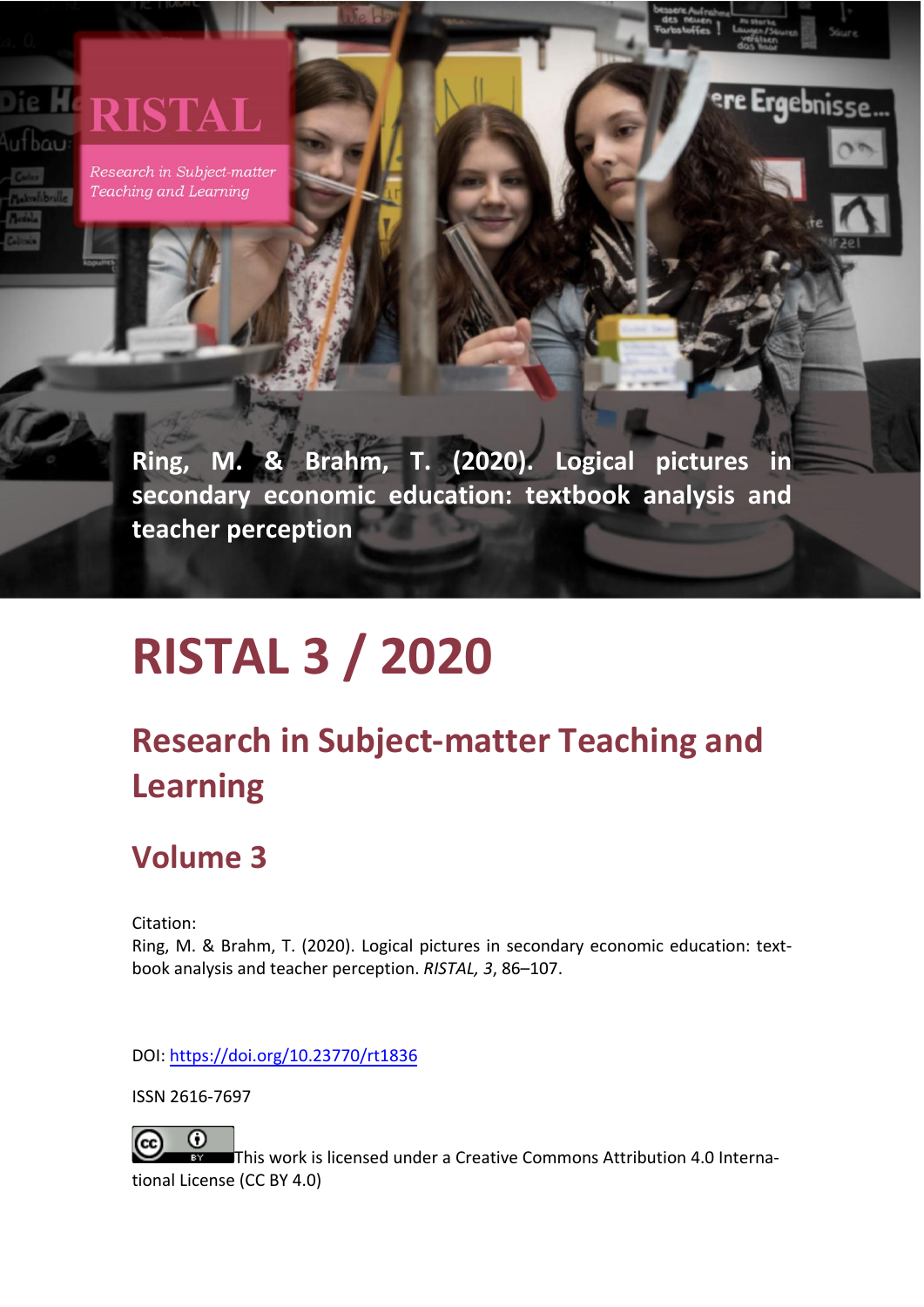# **Logical pictures in secondary economic education: textbook analysis and teacher perception**

## *Malte Ring & Taiga Brahm*

#### Abstract

Logical pictures, such as graphs and charts are an important part of instruction, not only in economic education. Learning with these logical pictures might be beneficial under appropriate conditions, however, domain-specific and visualization-specific challenges might impede learning. In this paper, we study the use of logical pictures in secondary economic education learning material and in economics teaching. In a mixed-method approach, we first analyze 450 logical pictures and propose a category system which distinguishes between the form of a logical picture as well as its domain-specificity. In a second step, we conducted teacher interviews with economic teachers. Results show that logical pictures are used frequently in textbooks, with graphs occurring more often than charts. The interview findings support the relevance of graphs and charts for instruction and provide information about the necessary student abilities and their challenges when working with different logical pictures in economic education from the teacher's perspective.

Keywords:

visual representations; logical pictures; graphs; charts; diagrams; secondary economic education, Germany

## 1 Introduction

In social sciences, logical pictures such as graphs and charts are used to visualize and communicate about data, ideas and systems. Accordingly, they are a ubiquitous part of instruction and experts regard visualizations as an important explanation tool for economics (Schopf, Raso, & Kahr, 2019). In higher education, some authors even argue that graphs are more important than algebra or calculus for teaching and learning economics (Hey, 2005).

For the use of logical pictures in learning settings, the question *which* logical pictures are used and *how* they are used is highly relevant for multiple reasons. First, different formats of representations can influence mental model building (Schnotz & Kürschner, 2008) and thus affect how students understand economic concepts such as price building (Jägerskog, 2020). Furthermore, different formats come with their own set of necessary abilities and learner challenges, for example missing graphical literacy for graphs and maps (Åberg-Bengtsson & Ottosson, 2006) or difficulties with statistical concepts for histograms (Boels, Bakker, van Dooren, & Drijvers, 2019). When comparing between domains, different logical pictures are used, (e.g. maps in geography, equilibrium graphs in economics) and even the same logical picture might be use dif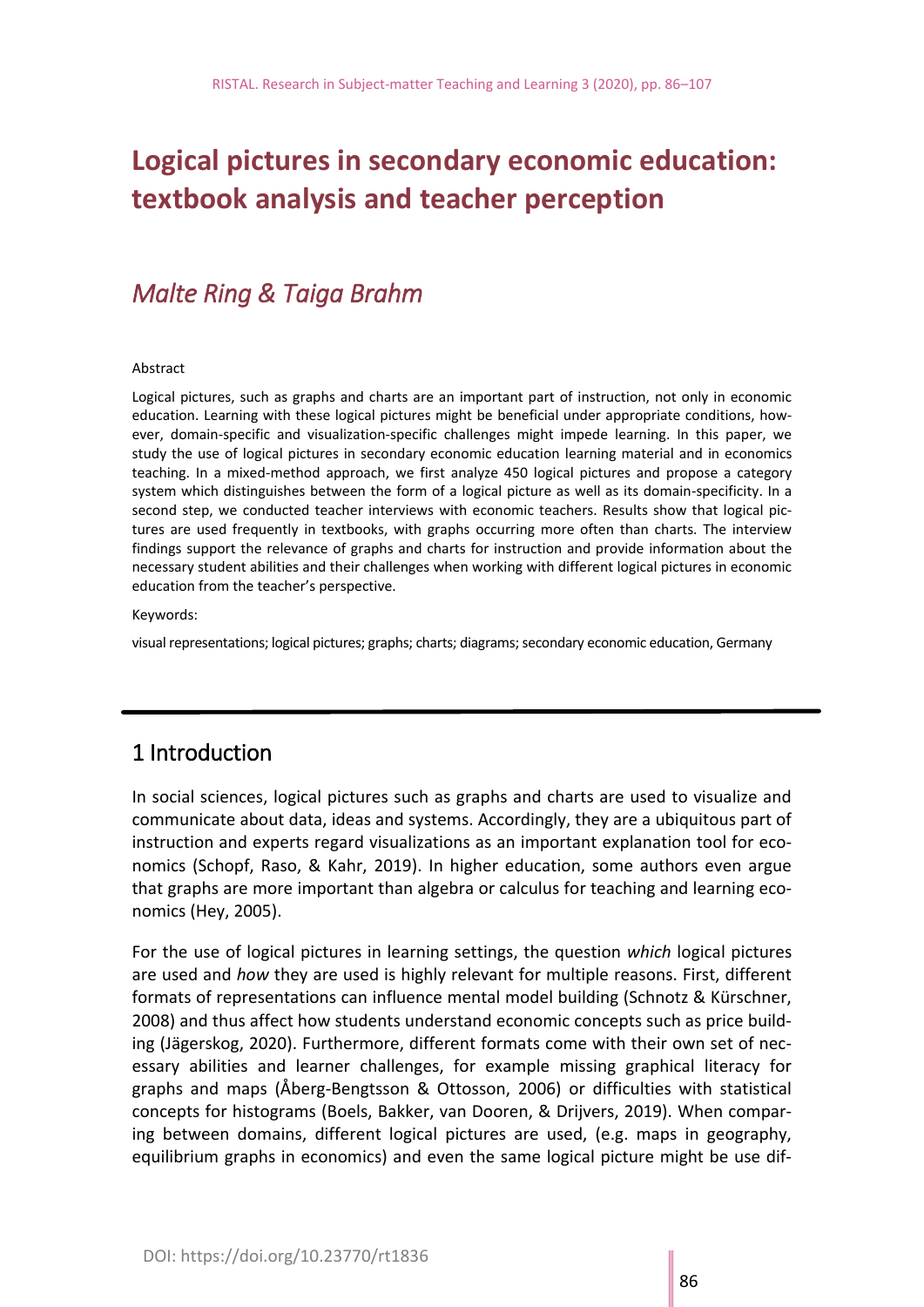ferently, as different information is relevant for the domain question (Cook, 2011). To sum up: the use in classrooms, the tasks as well as the challenges of logical pictures for learners are highly specific for a certain domain (Ainsworth, 2006) and for the respective representations (Schnotz & Kürschner, 2008).

For economic education, most research discusses the use of graphs and charts in higher education (e.g. Cohn, Cohn, Balch, & Bradley, 2001; M. Davies, 2011), but little research has been conducted at secondary level (e.g. Aprea & Bayer, 2010; Jägerskog, 2020).

Although the understanding of logical pictures depends on their form and their use in teaching, few studies have focused on what kind of logical pictures are used in learning material or how economic teachers use logical pictures in their teaching. Thus, the objective of this study is to investigate the use of logical pictures in secondary economic education in an exploratory approach.

## 2 Literature review

## *2.1 Logical pictures as graphical representations*

Graphical representations in general are illustrations that are used in learning material and, thus, encompass pictures, drawings or caricatures as well as graphs, charts or diagrams. There are different taxonomies of graphical representations in learning material that differ in their scope (i.e. what kind of representations they focus on), their terminology (what different representations are called) and their criteria for classification (form vs. function). Although there are some similarities, no classification is universally accepted yet (Ainsworth, 2006).

Regarding *scope*, some classifications are focused only on specific types of representations (and, thus, differentiate, for example, between graphs, charts and diagrams, see Winn, 1987); others classify different representations on a higher level and therefore distinguish between text, realistic pictures and logical pictures (e.g., Schnotz, 2001). Furthermore, the various classifications use different *terminology*, a "chart" in one classification, might be a "graph", a "diagram", an "infographic" or a "visual representation" in another framework (e.g. Harris, 2000; Kosslyn, 1999). From a literacy perspective, researchers also use the term discontinuous text, for example, when describing the use of visualizations in geography (e.g. Huber & Stallhofer, 2010). Lastly, most scholars use structural-form characteristics to categorize (e.g. Winn, 1987) whereas others use the relationship between the representation and the represented object (e.g. Schnotz, 2001) or distinguish pictorial elements in learning material according to the function they serve when they are combined with text (e.g. Levin, Anglin, & Carney, 1987).

In this paper, we use the classification of Schnotz (2001) to categorize different visual representations based on the similarity of the represented object and the representation and to clarify our focus on logical pictures in economic education (see Figure 1).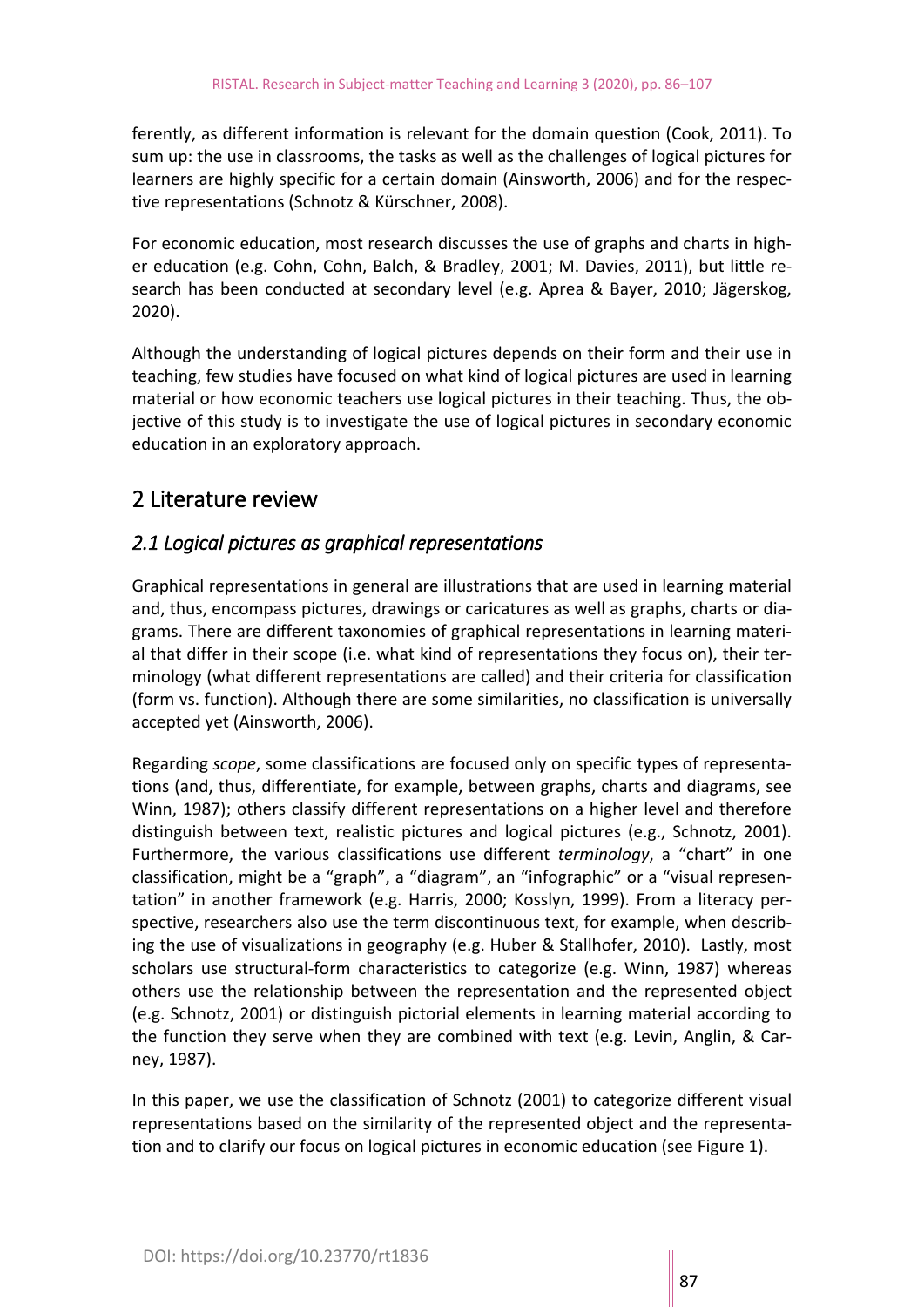

**Fig. 1: Classification of depictional representations** based on Schnotz, 2001

A "depictional representation" describes a real object with a visual-graphic representation. Schnotz (2001) further distinguishes between pictures, where the relation between the object and the representation is visible (e.g. a photograph) and charts and graphs (=logical pictures), where the relation between the object and the representation is logical (Schnotz, 2001). Based on this terminology, we use the term "logical pictures" to refer to representations where the relationship between the represented object and the representation is logical. Within the category of logical pictures, the term "charts" is used to describe visualizations of relationships between distinct objects (hierarchy, process flow, structure…). In charts, the relationships are often displayed with lines and arrows, which are interpreted differently depending on the context (e.g. as "part-of", "consequence of", "before-after" etc.). In comparison, we refer to "graphs" as logical pictures of quantitative relationships (bar graphs, line graphs…). For graphs, spatial distances can be meaningfully interpreted as differences between represented objects or relationships (e.g. if one slice of a pie graph is bigger than another, the number it represents is also bigger by the same percentage); as a result, they normally have clear reading rules, i.e. compared to charts, where the meaning of an arrow can change between charts, the height of a bar in a bar graph can be interpreted in the same way in different bar graphs.

## *2.2 Representational competence and domain knowledge*

In science education, rather specific terms like graph comprehension (Lai et al., 2016; Peterman, Cranston, Pryor, & Kermish-Allen, 2015; Shah, Freedman, & Vekiri, 2005) or graph literacy/graphicacy (Åberg-Bengtsson & Ottosson, 2006; Galesic & Garcia-Retamero, 2011; Ring, Brahm, & Randler, 2019; Roberts et al., 2013) are used to describe the ability to work with certain kinds of representations. In contrast, the broader set of knowledge and skills to make sense of different representations is referred to as representational competence (Gebre & Polman, 2016; Kozma & Russell, 1997; Nitz, Ainsworth, Nerdel, & Prechtl, 2014; Stieff, Scopelitis, Lira, & Desutter, 2016). The abil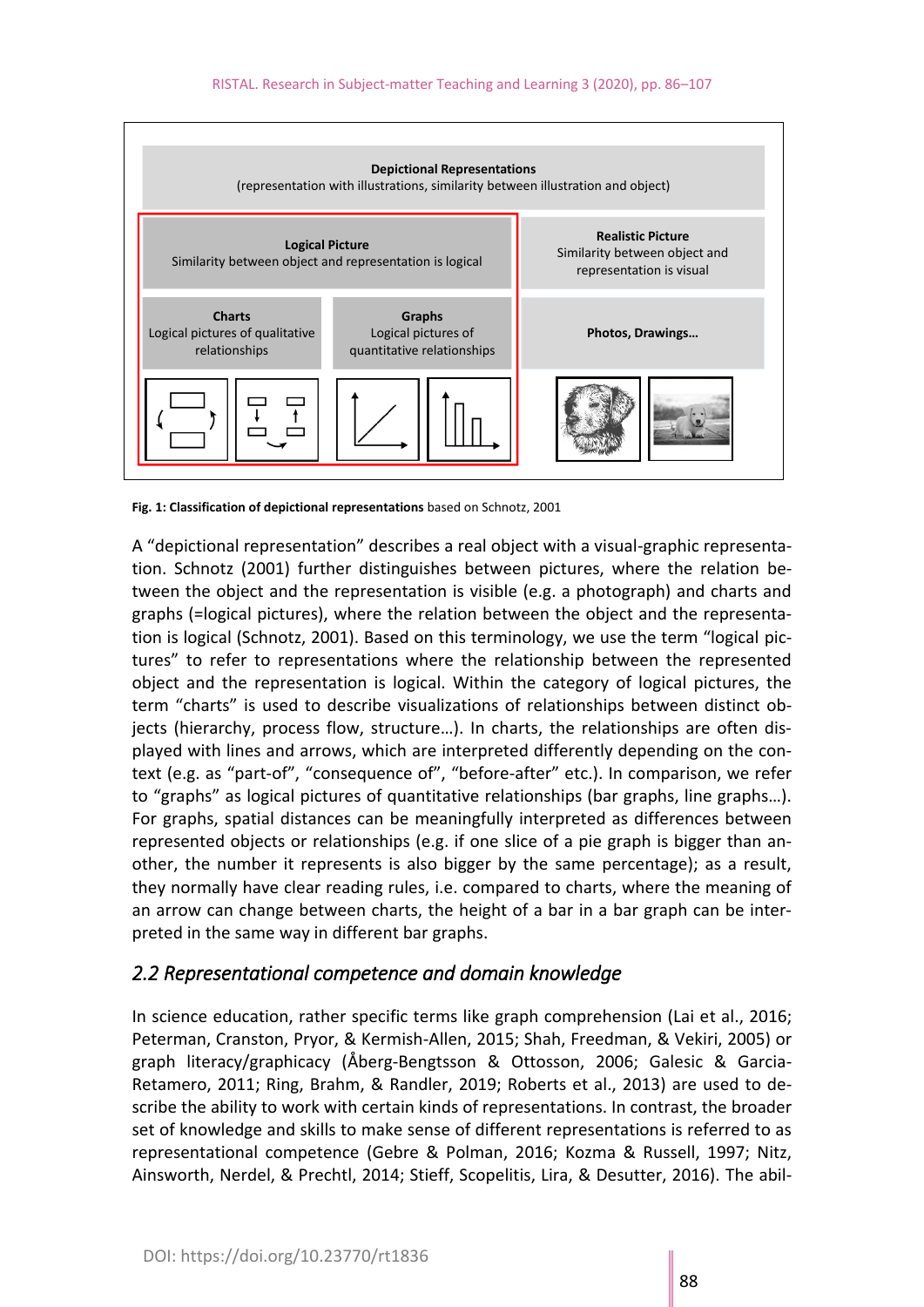ity to deal with typical representations and to fluently use them to communicate about domain principles is seen as the mark of an expert in a domain (Kozma, 2003; Kozma & Russell, 2005). In economic education, for example, graphs are used to discuss the relationship between price, supply and demand. The ability to work with these graphs is an important part of expertise and learners who fail to understand these graphs reveal "that they have not developed an economist's way of thinking and practising" (P. Davies & Mangan, 2007, p. 721). In this regard, one of the ongoing debates in this research field is the relationship between the content or domain of a representation and the representational competence (Ainsworth, 2006). The author argues that in order to learn properly with representations within a domain, learners need to understand the form of representation, the relationship between the representation and the domain, as well as the rules how to select and construct an appropriate representation within the domain. Another debate refers to the importance of prior knowledge: Different studies identified the so-called *representational dilemma* (Dreher & Kuntze, 2015; Rau, Aleven, & Rummel, 2017): teachers have to enable learning *about* representations (e.g. how to read a certain graph) and learning *from* representations (e.g. what does the graph tell us for the domain question).

## *2.3 Challenges when learning with logical pictures*

In graph research, scholars address students' strategies to work with logical pictures as well as their common mistakes, errors or misconceptions (Glazer, 2011). For instance, Åberg-Bengtsson and Ottosson (2006) show that tasks that go beyond the most obvious relationships and the reading of simple data points may be difficult for older students and even for college students when reading science graphs. Similarly, the connection between science concepts and graphical representations is a major challenge for students at the secondary level (Lai et al., 2016). Moreover, young adults are challenged when constructing a graph from data and given text and struggle with labelling axes or choosing the right graph type (Kotzebue, Gerstl, & Nerdel, 2015). Additional challenges regarding graph comprehension include confusing an interval and a point, difficulties with graph interpretation which result from design/format choices (e.g. features such as color, size, scale…) and (preservice-)teachers lacking expertise (Glazer, 2011). For histograms, Boels et al. (2019) summarized conceptual misconceptions possibly resulting from misunderstanding central statistical concepts - data (e.g., number of variables and measurement level) and distribution (shape, center and variability or spread). In addition to challenges with specific logical pictures, one of the major challenges is connecting and using multiple representations (text, equations, logical pictures) to answer domain questions (Kozma, 2003).

Most of these problems, however, are reported in the context of STEM-education and primarily for line graphs or histograms. We might expect some of these problems to be representation-specific and thus, potentially valid across different domains. Nevertheless, it remains unclear if these are "typical problems" for representation-related tasks which are also relevant for the economic domain and whether there are additional problems in the context of social sciences (as suggested by Westelinck, Valcke, Craene, & Kirschner, 2005).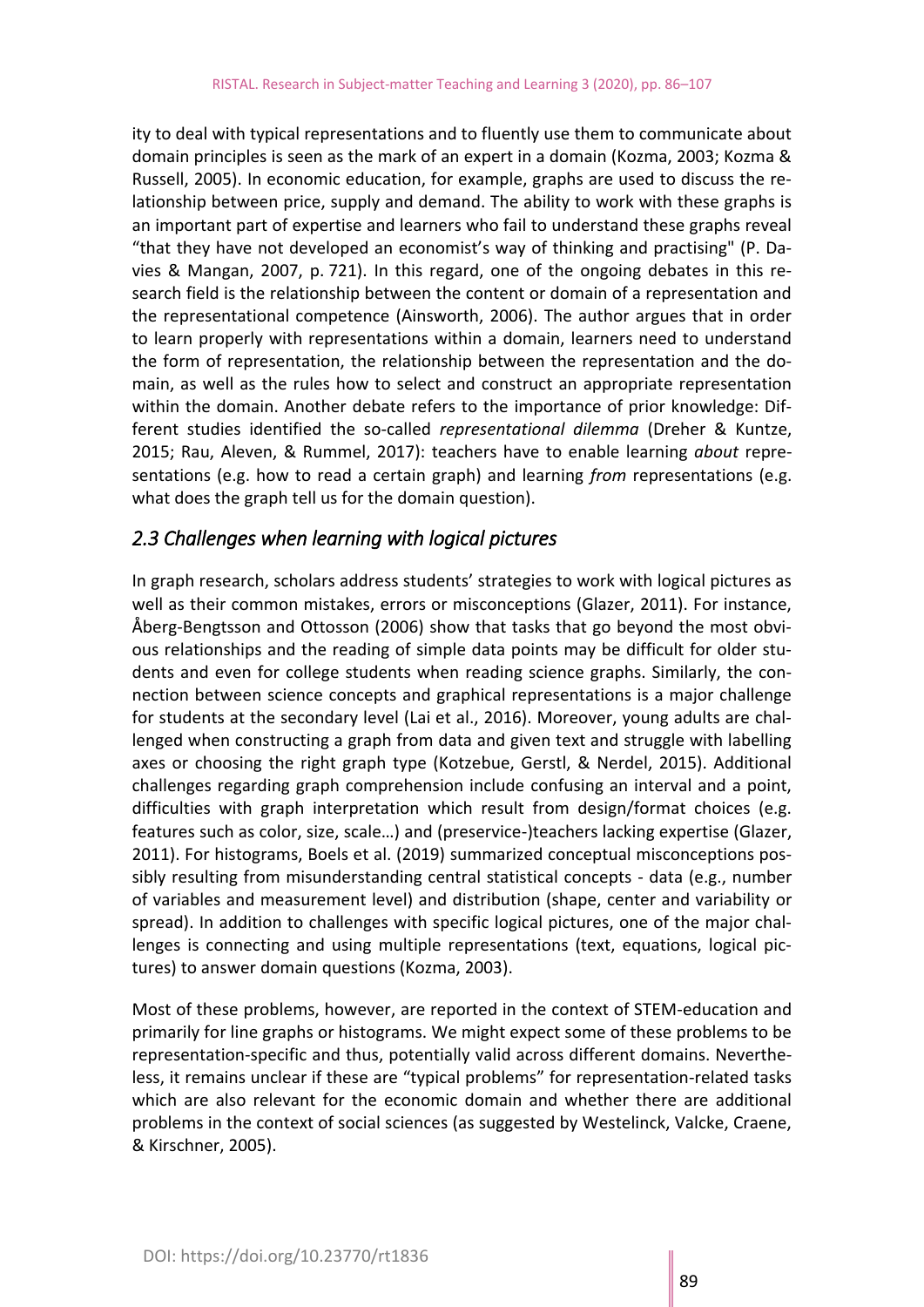## *2.4 Research aims*

Since research on representational competence in economic education is scarce, we apply an exploratory approach and focus on which logical representations are used to what extent and how they are used in authentic classroom settings. Our aim is to shed light both on the most relevant representations and on the relevant abilities and typical challenges that arise in the context of economic education as a social science in secondary education. For this purpose, we conducted two studies: First, we analyzed logical pictures, i.e. the graphs and charts in the available economic textbooks in south-west Germany. As a result, we developed a category system that not only differs between the form of a representation (graph vs. chart) but also distinguishes between different levels of domain-specificity. With that in mind, in a second step, we aim to include the teaching perspective in the study by interviewing economic teachers how these different logical pictures are used in authentic economic classroom settings and what domain-specific and representation-specific challenges and competences students show when working with these representations.

## 3 Study 1: Textbook analysis

## *3.1 Methods*

## **3.1.1 Selection of textbooks**

In order to identify and analyze relevant logical pictures, we used textbooks for the new school subject "economics, vocational and study orientation" [Wirtschaft, Berufsund Studienorientierung] (grade level 8-10) in Baden-Württemberg/Germany for higher secondary school ("Gymnasium"). School books were chosen since they can be seen as a close representation of the potentially implemented curriculum (Valverde, Bianchi, Wolfe, Schmidt, & Houang, 2002) and are used as indicators of teaching practice in (social) science education (e.g. Strippel, Tomalla, & Sommer, 2018; Zimenkova, 2008). The analyzed corpus consists of all four available school books which were written in accordance with the official curriculum for the subject (Altmann, Boss, & Göser, 2018; Biehahn, Jüngling, Machoczek, Michael, & Ottmar, 2018; Burghardt et al., 2018; Kochendörfer, 2018) as well as the only textbook available (to our knowledge) for the upper secondary level (Bauer, Hamm-Reinöhl, Podes, & Riedel, 2012). Since the subject was newly introduced for grade levels 8-10 in the curriculum reform of 2016, it has only been taught in schools since the school year 2018/2019. Since these school books are the only ones available, they provide good insights into the amount and content of visualizations used for the subject economics. In total, we analyzed all 450 logical pictures available in the five school books in order to gain a comprehensive overview of the visualizations used.

#### **3.1.2 Procedure**

Due to the focus on logical pictures, in a first step, we excluded every visualization that was either an image, a drawing, a comic or a text-representation which showed minimal design elements (e.g. pro-contra lists) from the classification. Second, based on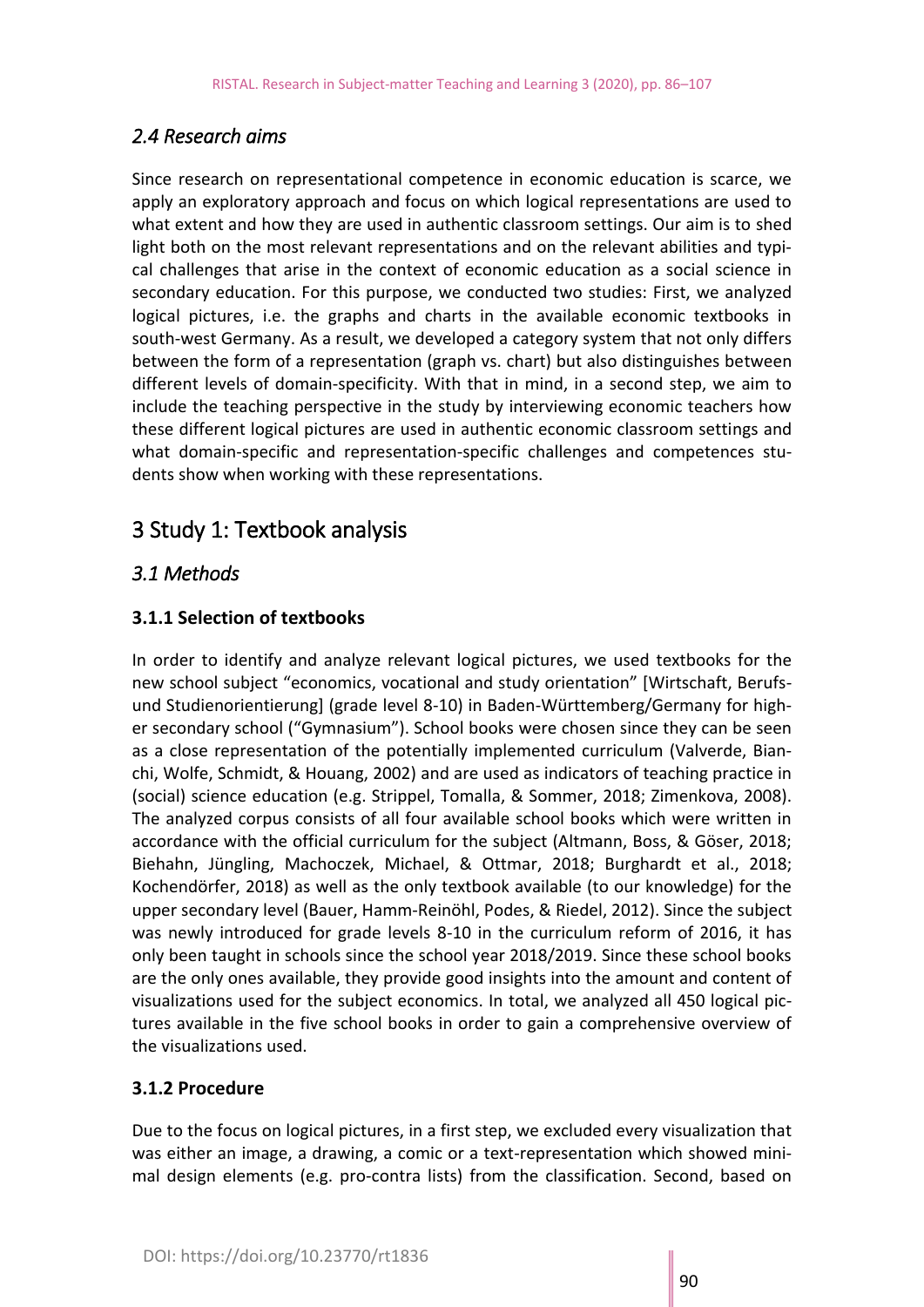the two different groups of logical pictures described in section 2, a representation with a logical connection between object and representation, was labelled as chart if it represented qualitative relationships (e.g. flowcharts, hierarchical charts etc.). In contrast, a representation of a quantitative relationship was labelled as graph (e.g. line graphs, bar graphs, equilibrium graphs…). In a third step, we distinguished according to the domain-specificity of the logical pictures and distinguished between descriptive logical pictures which use every day terminology, logical pictures with domain terms and lastly typical visualizations of domain principles. With this category, we connect research focusing primarily on graph reading of rather descriptive – quantitative – representations (e.g. Åberg-Bengtsson & Ottosson, 2006), and studies that analyze the interplay between domain knowledge and visual representations (e.g. Lai et al., 2016). The latter stream of research works with visualizations of domain principles (e.g. Prey-Predator Relationship in biology).

All 450 visualizations of the school books were then rated by two independent raters based on these categories (see Table 1 and anchor examples). The interrater reliability was *Cohens Kappa* of 0.93 for the category "form" and 0.58 for "domain-specificity". To achieve a clear count for further analysis, cases of dispute were solved by a third rater.

|                                                          |                                             | Domain specificity |                                    |                                        |
|----------------------------------------------------------|---------------------------------------------|--------------------|------------------------------------|----------------------------------------|
|                                                          |                                             | None               | Low-middle                         | High                                   |
| Connection<br>be-<br>tween object and<br>logical picture | Quantitative<br>relationship<br>"Graph"     | Descriptive graph  | with<br>Graph<br>do-<br>main terms | with<br>Graph<br>do-<br>main principle |
|                                                          | Qualitative<br>rela-<br>tionship<br>"Chart" | Descriptive Chart  | Chart<br>with<br>do-<br>main terms | Chart<br>with<br>do-<br>main principle |

#### **Tab.1: Category system for textbook analysis**

## *3.2 Results*

#### **3.2.1 Anchor Examples**

Based on the category system, table 2 shows the anchor examples of the different categories in German. In the following, the examples will be briefly described to illustrate the different categories that we found in the school books.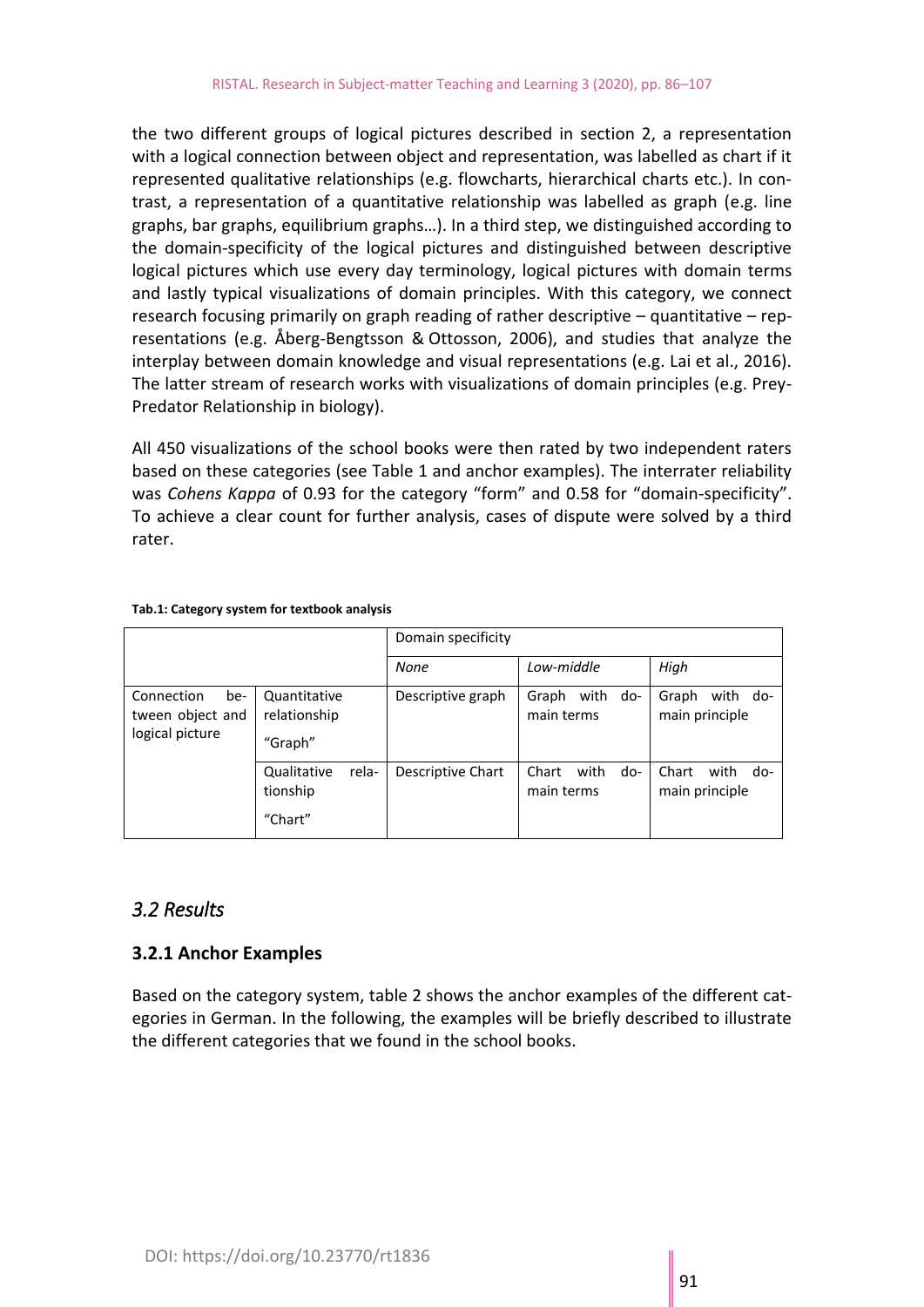#### RISTAL. Research in Subject-matter Teaching and Learning 3 (2020), pp. 86–107



**Tab.2:** *Category system for textbook analysis (sources of anchor examples in appendix, publication with permission by the right holders)*

**Fig. 2-7: Anchor examples presented in table 2** (no individual captions)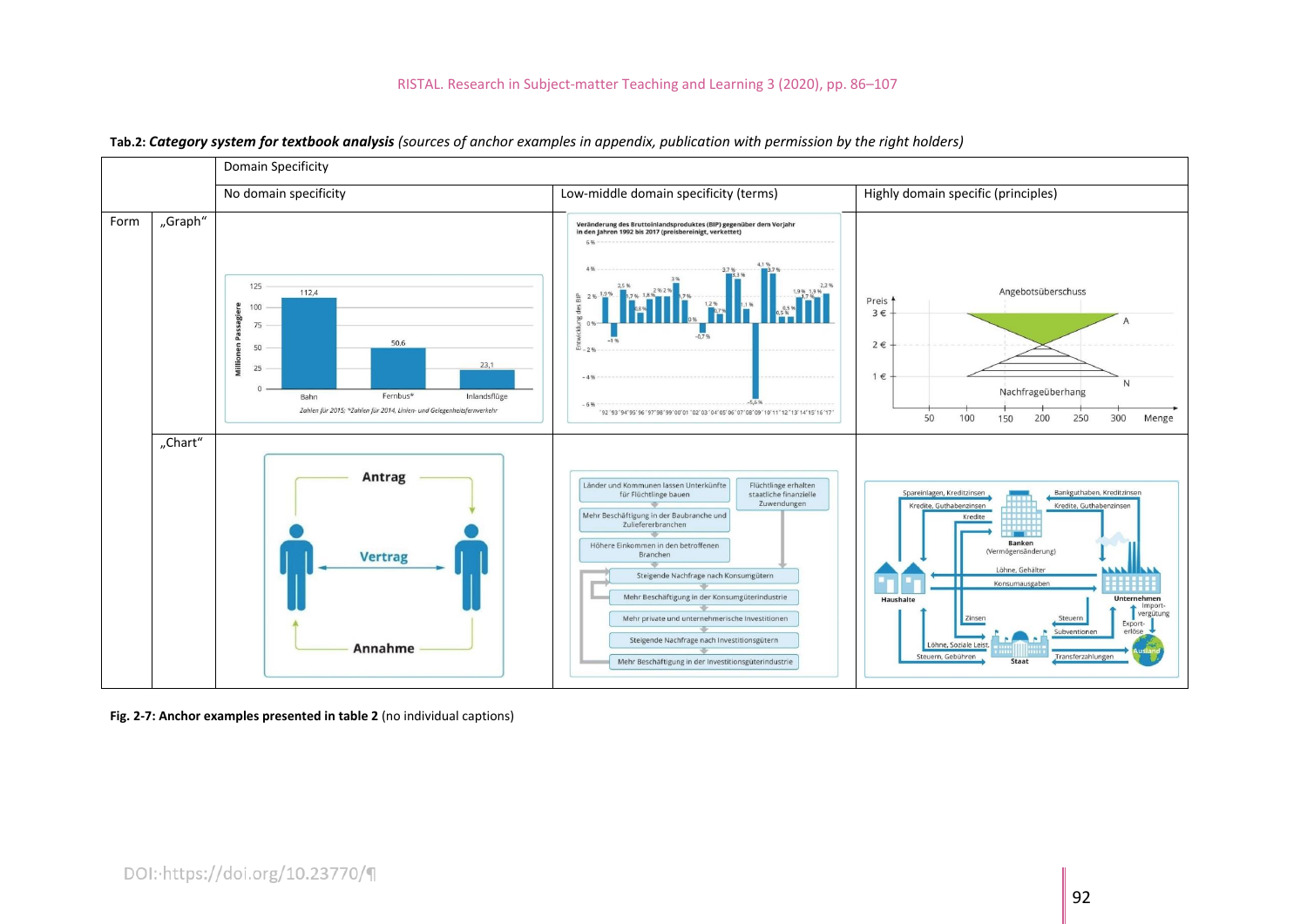**Descriptive graphs without domain-specific terms** do not require any domain knowledge. The anchor example (upper left panel in Table 2) visualizes the number of passengers in millions that use railway, long-distance buses or domestic flights as means of transportation. These graphs require knowledge of graph reading rules.

The anchor example for **graphs with domain-specific terms** (upper middle panel in Table 2) is a bar graph that depicts the change in the gross domestic product compared with the previous year between 1992 and 2016. In addition to graph rules, economic knowledge of the term gross domestic product is necessary. Furthermore, context knowledge might be necessary to interpret some parts of the graph, e.g. the drop of GDP in 2009 as a result of the global financial crisis.

The anchor example for **graphs visualizing domain-specific principles** (upper right panel in Table 3) shows the excess supply/demand in Marshall's supply and demand graph. Knowledge of the underlying terms (e.g. excess demand) and of the principles (price develops from an equilibrium of aggregated supply and demand) is necessary to work with this model. With respect to the graph reading rules, this graph additionally differs from graphs in other disciplines. While the independent variable is regularly represented by the x-axis (in math and STEM disciplines), in this graph, the independent variable (price) is depicted on the y-axis and the dependent variable (supply/demand) is depicted on the x-axis.

The anchor example for **descriptive charts without domain-specific terms** (lower left panel in Table 2) is a simple visualization visualizing a contract between two individuals. The design elements (here: arrows) show the relationship between the two contract partners. The terms used in the chart are rather everyday language than specific economic terminology. In consequence, no domain knowledge is needed to interpret the terms or the design elements.

For **charts with domain-specific terms**, the interpretation of the design elements does not necessarily require domain-specific knowledge, while understanding the terms used is necessary to grasp the whole chart. The anchor example (lower middle panel in Table 2) is a visualization of the possible economic effects of government spending on refugees. The design elements (arrows) can be interpreted as "consequence of", the terms used, e.g. "Investitiongüter" [capital goods], "Konsumgüter" [consumer goods], are economic terminology.

The anchor example for **charts representing domain-specific principles** (lower right panel in Table 2) is a visualization of the model of the circular flow of income, which visualizes economic interrelations between different actors (state, bank, households, companies). The design elements (arrows) are labelled with economic terms and visualize the interplay between the actors. The interpretation of this chart is difficult without comprehensive knowledge of the terms used and the underlying economic principles.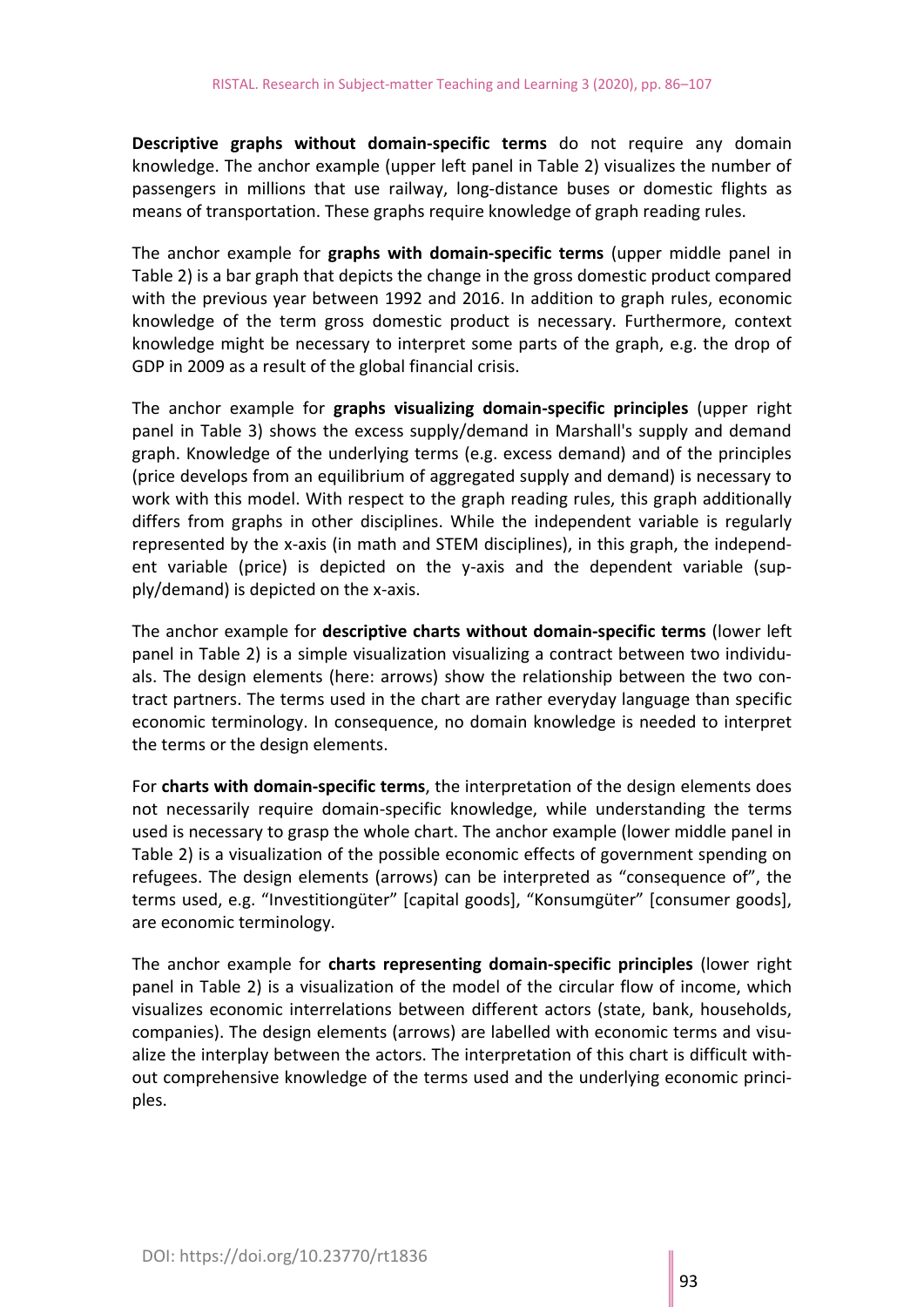#### **3.2.2 Graphs and charts in textbooks**

In the five textbooks, a total of 450 visualizations were identified as logical pictures (graph or chart). On average over all books, there is one logical picture every 3-4 pages. Of these visualizations, 276 were rated as graphs, and 174 were rated as chart. An overview of the textbooks can be found in Table 3.

|        | Grade<br>level | Pages | Logical<br>pictures<br>Total | Graphs | Charts | Page/<br>Logical<br>Picture<br>Ratio | Correlation be-<br>tween page num-<br>ber and domain<br>specificity<br>(Kendall's Tau) |
|--------|----------------|-------|------------------------------|--------|--------|--------------------------------------|----------------------------------------------------------------------------------------|
| Book 1 | $8 - 10$       | 312   | 87                           | 50     | 37     | 3.6                                  | $0.24$ (p = .004)                                                                      |
| Book 2 | $8 - 10$       | 280   | 49                           | 26     | 23     | 5.7                                  | $0.28$ (p = .016)                                                                      |
| Book 3 | $8 - 10$       | 213   | 87                           | 32     | 55     | 2.4                                  | $0.26$ (p = .002)                                                                      |
| Book 4 | $8 - 10$       | 312   | 85                           | 67     | 18     | 3.6                                  | $0.17(p = .040)$                                                                       |
| Book 5 | $11 - 12$      | 455   | 142                          | 101    | 41     | 3.2                                  | $-0.19$ (p = .004)                                                                     |

#### **Tab.3: Overview of logical pictures in different economic textbooks**

In the following Figure 8, we provide an overview of the number of graphs and charts in relation to their domain specificity.



**Fig. 8: Number of graphs and charts in economic textbooks of the secondary level**, subdivided according to the domain-specificity

In total, 100 graphs (in comparison 48 charts) were rated as descriptive with no domain-specific terms, which should, therefore, be understandable without content/prior knowledge. 107 graphs (65 charts) were rated as partly domain-specific, due to the use of domain-specific terms. 69 graphs (61 charts) were rated as highly domain-specific, due to their visualization of economic principles. To explore whether the domain-specificity raises over the course of a school-year, we analyzed the correlation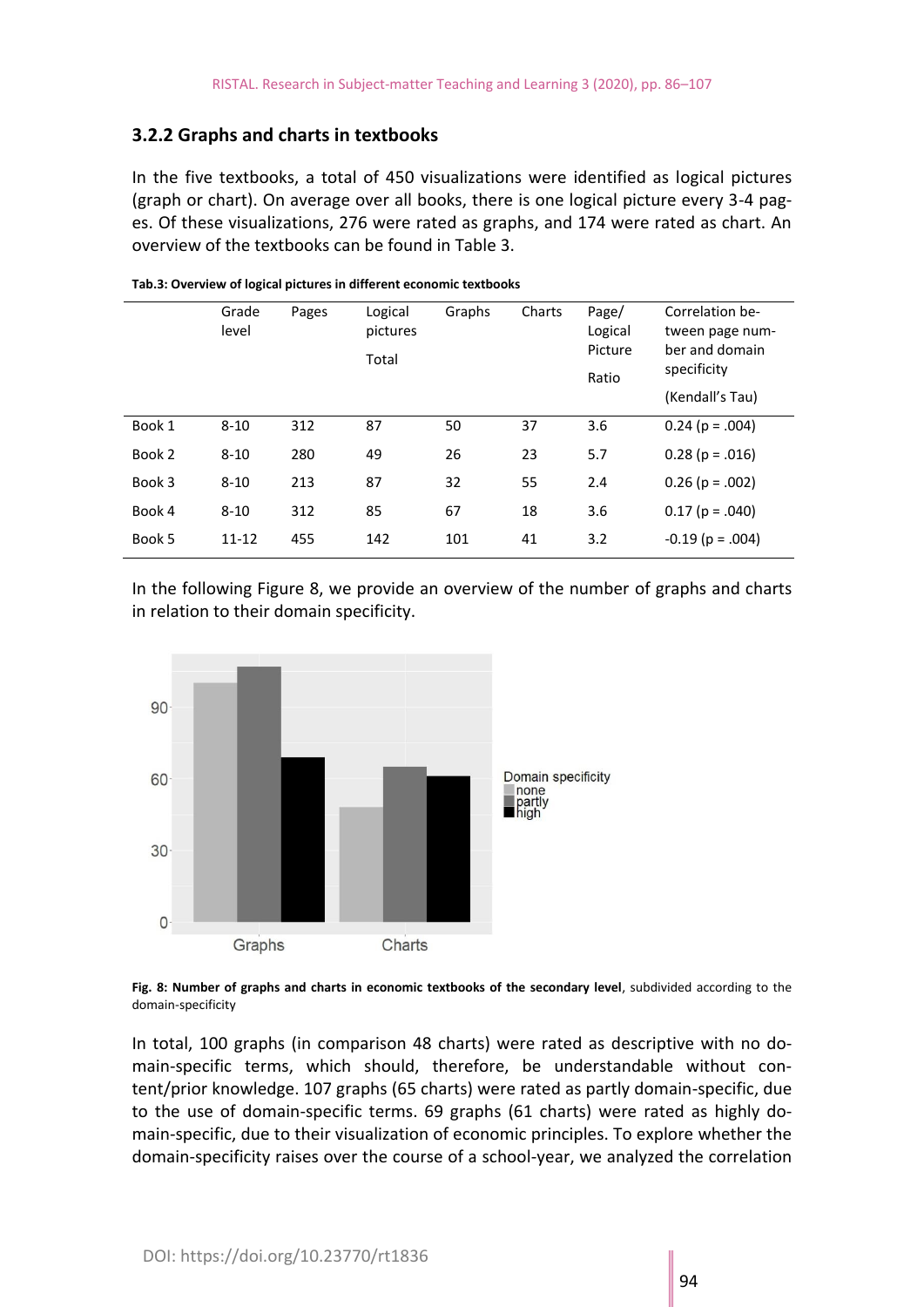between domain-specificity and page number (assuming that a book would be used in a rather linear fashion). For all grade level 8-10 textbooks, a correlation between 0.17 and 0.27 was found and therefore more domain-specific graphs are used later in the books. In the textbook for the upper secondary level, domain-specificity and page number correlated negatively (r = -0.19).

## 4 Study 2: Interview study

## *4.1 Methods*

#### **4.1.1 Participants and data collection**

For the second study, we interviewed a sample of N=10 economics teachers in higher secondary schools (Gymnasium). Due to the new subject (see above), teachers had only taught economics at the upper secondary level (grades 11/12) at the time of this study. In consequence, we interviewed these already experienced teachers. Although the teachers represent a convenience sample, they differ in age (ranging from 34 to 63) and their second/third subject (languages, math, geography, history, physical education).

After a short introduction, where different logical pictures from the textbooks were shown as examples, the teachers were asked about the quantity of usage in teaching, their purpose/learning aims when using logical pictures, the importance of logical pictures for teaching, as well as relevant student competencies and difficulties. Each interview lasted between 20-45 minutes. All of the interviews were carried out by the first author, audiotaped and transcribed shortly afterwards. Although the questions varied depending on the course of conversation and the use of logical pictures of individual teachers, an interview guideline was used (see Appendix).

## **4.1.2 Content analysis procedure**

The transcripts were analyzed applying qualitative content analysis (Kuckartz, 2016), using the software MAXQDA. Initially, we coded the answers according to three main categories that emerged from the guiding questions (use of logical pictures, competencies and challenges). For the use of logical pictures, the following subcategories were created inductively: use on average, importance and rationale for usage/learning goals. For competencies and challenges, we established subcategories deductively based on already established challenges and competencies in the literature, e.g. mathematical competencies (e.g. Ludewig, Lambert, Dackermann, Scheiter, & Möller, 2019), reading comprehension (e.g. Scheiter, Schüler, Gerjets, Huk, & Hesse, 2014), integrating multiple representations (e.g. Kozma, 2003), prior knowledge/background knowledge (e.g. Nitz et al., 2014); other subcategories were inductively supplemented based on the answers of the teachers (e.g. standardized description). An overview of the categories (and results) can be found in Table 4. For reasons of readability, we will only show the English translations (by the first author) of relevant quotations (the original German versions are available upon request).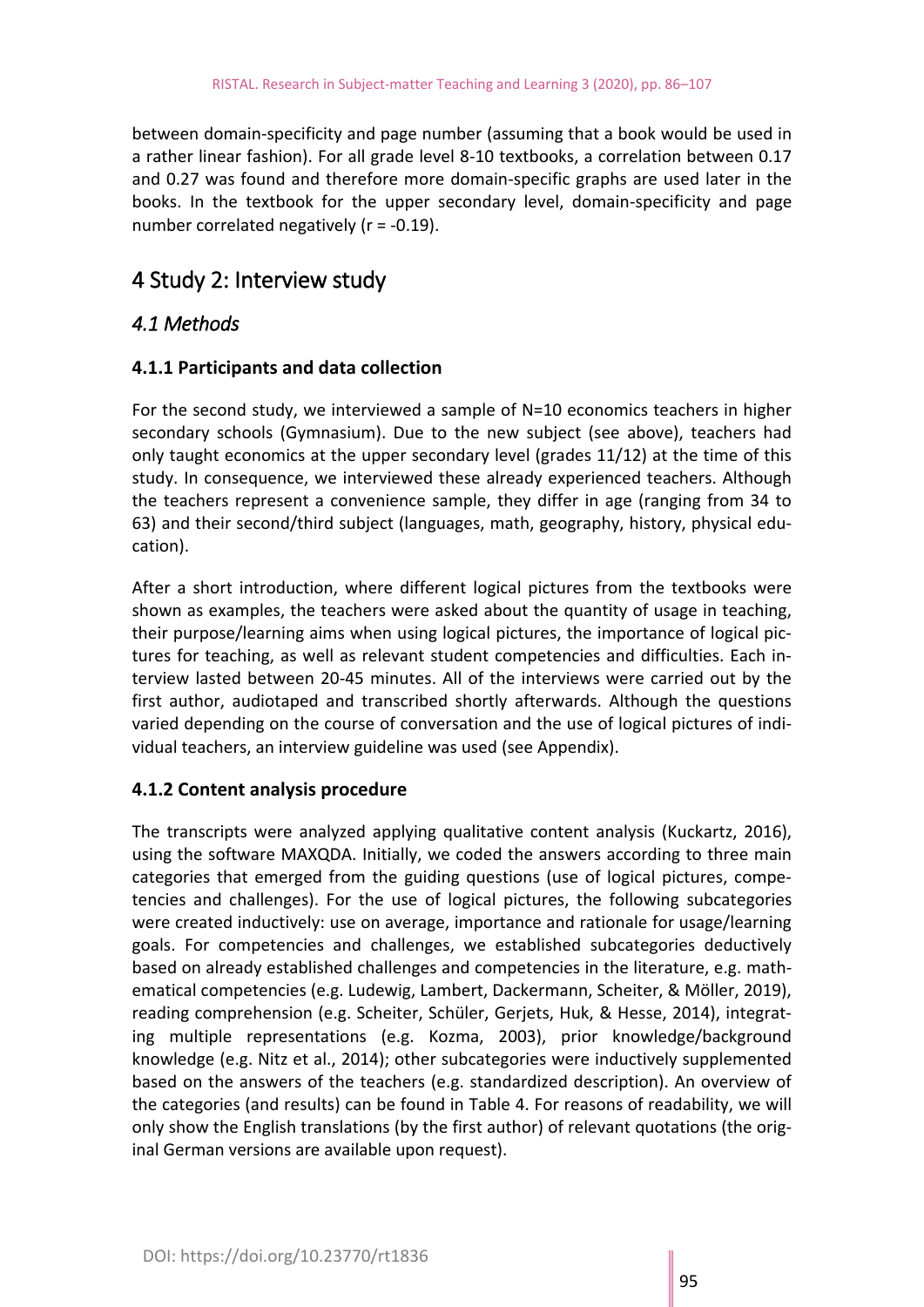## *4.2 Results*

**Tab.4: Overview of interview results**

| Category                                          | <b>Rating / Subcategory</b>                                                                |  |  |  |
|---------------------------------------------------|--------------------------------------------------------------------------------------------|--|--|--|
| Use on average                                    | Every lesson (2/10)                                                                        |  |  |  |
|                                                   | Every second lesson (5/10)                                                                 |  |  |  |
|                                                   | Every third/fourth lesson (3/10)                                                           |  |  |  |
| Importance                                        | Important or very important for teaching economics (10/10)                                 |  |  |  |
| of<br>Rationale<br>and<br>usage<br>learning goals | Derive a problem, introduce a topic, activation of prior knowledge or fact-checking (4/10) |  |  |  |
|                                                   | Visualize economic principles and relationships, model thinking (7/10)                     |  |  |  |
|                                                   | Methods training, critical evaluation skills, graph reading skills (6/10)                  |  |  |  |
|                                                   | Place topic in larger context, structure domain knowledge, overview (5/10)                 |  |  |  |
| Competencies                                      | Reading comprehension (5/10)                                                               |  |  |  |
|                                                   | Mathematical/logical abilities (5/10)                                                      |  |  |  |
|                                                   | Integrating multiple representations (3/10)                                                |  |  |  |
|                                                   | Content and background knowledge (6/10)                                                    |  |  |  |
|                                                   | Critical thinking and evaluation (6/10)                                                    |  |  |  |
|                                                   | Standardized description/analysis (4/10)                                                   |  |  |  |
|                                                   | Construction of logical pictures (4/10)                                                    |  |  |  |
| Challenges                                        | Mathematical/logical abilities (7/10)                                                      |  |  |  |
|                                                   | Precision and concentration (4/10)                                                         |  |  |  |
|                                                   | Connecting logical picture with tasks and identifying key points (7/10)                    |  |  |  |
|                                                   | Critical evaluation (4/10)                                                                 |  |  |  |

## **4.2.1 Quantity of usage and relevance of logical pictures**

Teachers use graphs and charts regularly for their teaching, from every hour to once a week. For the teachers, the quantity depends on the content of the lesson, some topics, for example markets, are always taught with graphs.

"So if we examine market and prices, it's in every hour, even in the practice phases, but otherwise perhaps on average once a week." (Interview 9, #00:03:03-5#)]

Teachers consistently deem graphs and charts as important to very important. They justify this both based on the discipline/subject content (e.g. thinking in models and data in economics), the advantage of logical pictures for learners (e.g. different forms of access to content, multiple representations), but also the advantages from the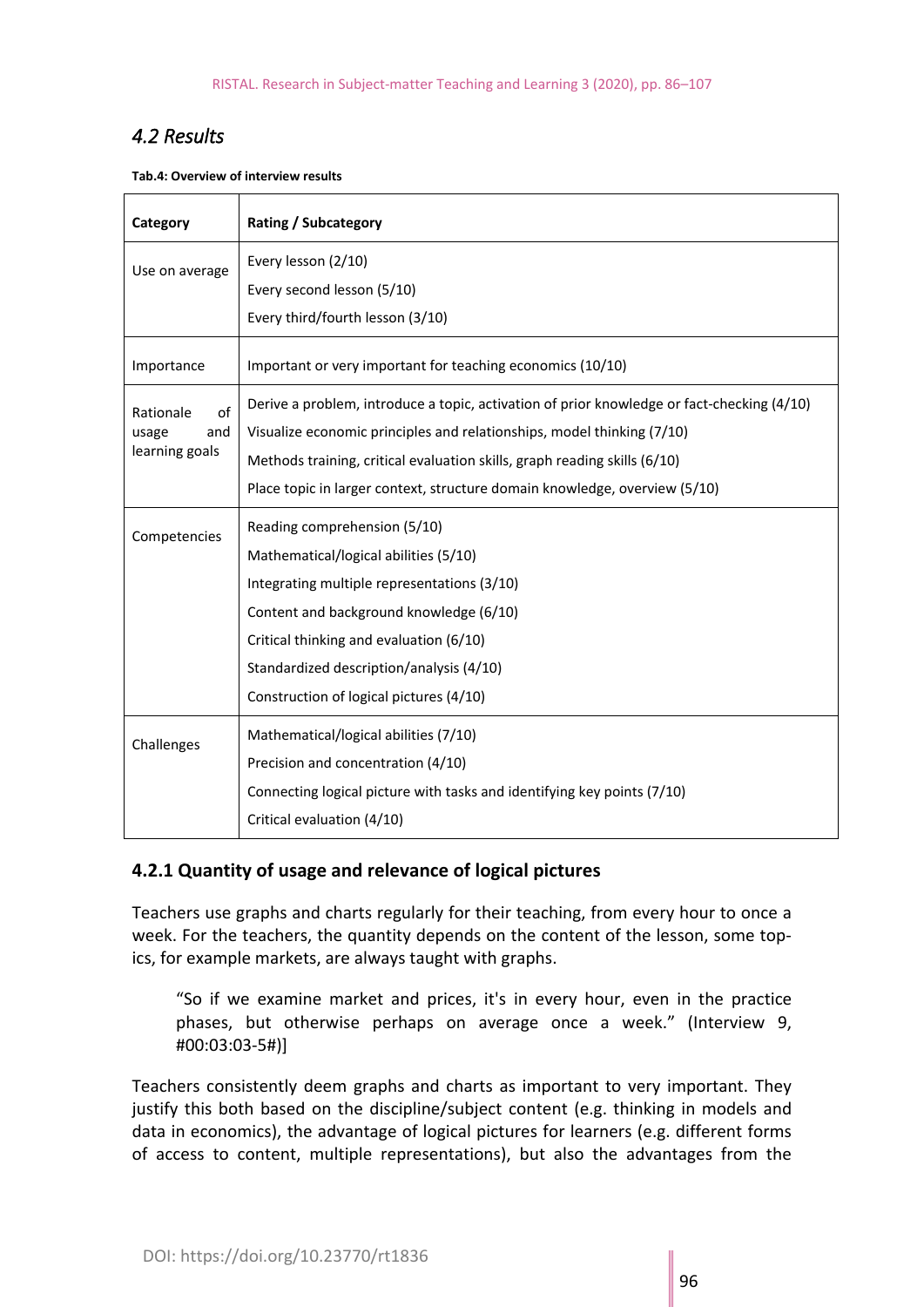teacher's point of view (e.g. using charts as a way of securing results/checking understanding).

"Yes, they [the logical pictures] are from my point of view one of the most central sources, even more so than others, I think the economy or economic education is characterized by the fact that statistical analysis plays a major role, and thus logically […] logical pictures are central" (Interview 3, #00:07:12-2#).

#### **4.2.2 Rationale for usage and learning goals**

Teachers use different types of graphs and charts, depending on content and learning goals. Descriptive graphs are used to derive a problem, introduce a new topic or activate prior knowledge (Interview 10, #00:15:08-9#).

More complex graphs (e.g. supply and demand graphs, Lorenz curve etc.) and charts (e.g. circular flow of income), are used to develop economic knowledge, i.e. to learn about economic principles, to apply model thinking and to assess interrelations and processes.

"… this supply and demand graph to somehow see changes from one element to the whole, so […], the supply increases the demand decreases, what happens then […], or if there is a price change due to tariffs […], what effect does this have?" (Interview 5, #00:05:22-2#)

In a similar vein, a teacher described the circular flow of income as a good visualization to place the topic in a larger context and to get an overview regarding the economic system:

"Well, let's take this circular flow of income as an example, if you introduce the system of economics, what instances there are, which actors are active, and this is gradually developed in a chart, then of course [...] it is good for clarity, and ultimately, like everything we do in class, it ensures learning success." (Interview 6, #00:03:59-3#, #00:04:16-1#)

Teachers also use certain logical pictures to train methodological competence, to work with data, e.g. to check facts/hypotheses, to foster graph comprehension/statistical literacy and critical thinking competencies (Interview 5, #00:05:22-2#).

#### **4.2.3 Relevant competencies**

*Reading and text comprehension* is regarded as a basic (but not unimportant!) prerequisite by the teachers, to understand the relevant part of graphs as well as accompanying text and tasks:

"So what I basically notice in teaching economics, as in any other lesson, is that text, language ability, is the basic prerequisite. […], it first needs a lot of language skills to understand the axis label, the heading in context." (Interview 6, #00:07:40-8#)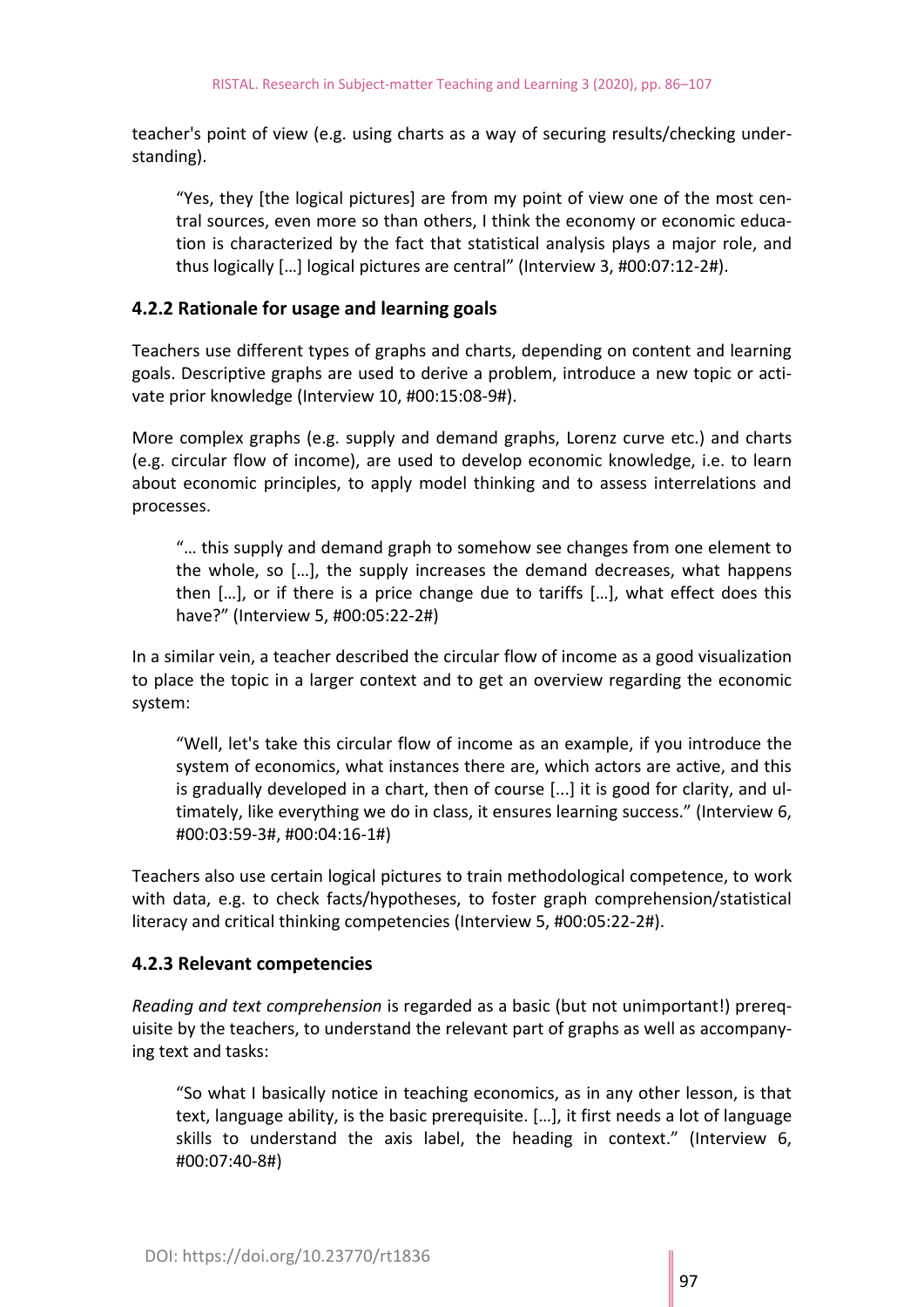To be able to work with logical images – especially with graphs in economics, students need certain *mathematical competencies* (e.g. absolute versus relative numbers). It is also important that they recognize in which unit of measurement the values are displayed and which concept is displayed on which graph axis (*graph reading competencies).*

"…so exactly with these supply and demand curves [...] they must be able to recognize what is represented there, so just they must look at the numerical values, what is represented on the x- y-axis, in which unit of measurement are these values represented…" (Interview 5, #00:09:17-0#)

According to the teachers, students also need the ability to *integrate information from multiple representations*. This includes to be able to "translate" between different external representations:

"If you introduce logical pictures you say you can display something as graph, as table, as flow chart and as text and they [the students] have to be able to jump back and forth between these display forms." (Interview 6, #00:05:35-0#)

*Content and background knowledge* were also deemed important by the teachers for analysis, interpretation and evaluation. As content knowledge, they explicitly mentioned the relevant keywords in the logical pictures (e.g. gross domestic product, aggregated income…) as well as "historical" context knowledge (e.g. to explain economic development over a longer period of time). Some teachers noted that the amount of expertise needed depends very much on the graph and task and cannot be generalized.

"Do I need economic knowledge? That depends, with the supply and demand curves yes, I need economic knowledge. If I have a statistic on GDP, first of all, to understand the visualization, I don't need quite as much economic knowledge, of course I apply it later [...] At the second step I need it, clearly" (Interview 4, #00:06:31-2#, #00:06:32-9#)

Some teachers point out that students need to be able to *construct logical pictures*. One teacher regularly asks the students to construct a flow chart from a given text, whereas another teacher instructs his students to draw graphs from data (e.g. the course of unemployment rate, price increase and economic growth since the 1950s).

According to the teachers, *critical evaluation* of the content and the visualization is a crucial ability. Therefore, they expect their students to examine logical pictures and their content regarding their possibility to influence the reader on different levels. As examples of what to analyze critically, they cited design choices (e.g. manipulation through a limited display of data or displaying axis in different units etc.), the publisher/origin/source of graph and data, their underlying interests as well as the deconstruction of common economic models (that are often depicted graphically).

"…on the other hand, it is important that you can also somehow evaluate diagrams from different sources, depending on who made them, that's always an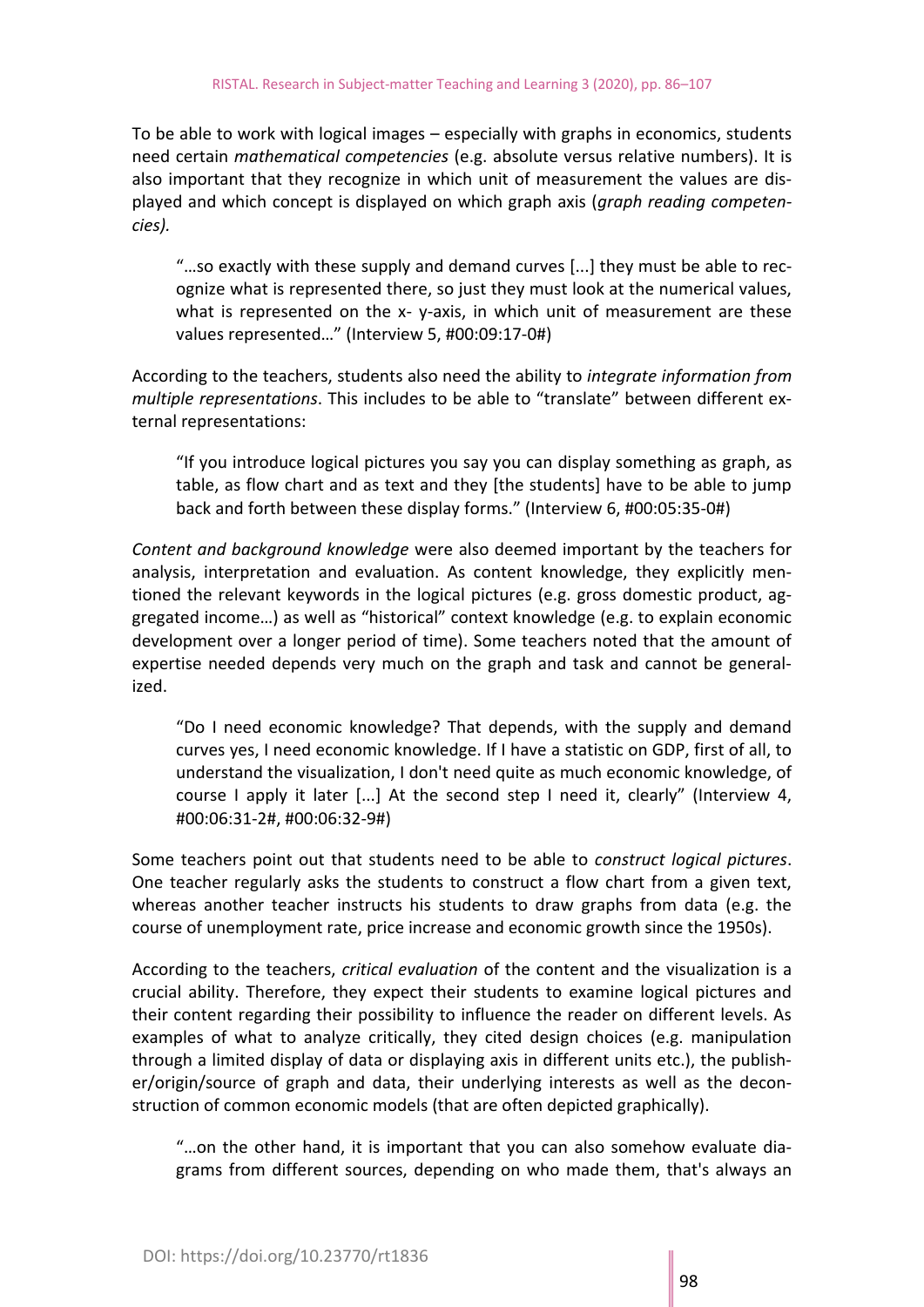important part of it. A critical approach to logical pictures." (Interview 1, #00:04:33-8#)

The teachers assessed it as important that students use a *standardized description/analysis procedure* to deal with graphs. In addition to an introductory sentence, teachers expect three different requirement levels: (1) describing the graph, (2) analyzing (e.g. what is important, what is not important for a question at hand), (3) evaluation (where does the graph come from, who published it and what could be the interests behind it?):

"If you divide this into three parts, okay, I have the description level, I have the classic interpretation level, which then means that from this graph you can clearly see that this and that will happen or is predicted and the third part is than with what intention was the logical picture published by whom" (Interview 10, #00:13:12-6#)

#### **4.2.4 Difficulties and challenges**

According to the teachers, students often view a graph or a chart as a single representation and fail to see *connections to other representations or to the domain task*. As a consequence, they struggle to identify key points of a logical picture, cannot separate important and unimportant information and lack understanding:

"[…] the analytical competence, so how do I read the thing and what does it really mean what I see there, and can I summarize it in one sentence and if I can't do that, it often shows that they simply haven't understood what the axes say, or what the percentages or the numbers as a whole are supposed to say, that's actually rather the problem" (Interview 1, #00:06:55-2#)

The teachers also identified *critical evaluation* as one of the more challenging parts of working with logical pictures (in line with requiring it as a competence, see 4.2.3). Students are not always able to detect manipulation (e.g. through a limited display of data or displaying axis in different units) and they do not always include the source of the graph/chart in their analysis.

"Only a fraction of students achieves this third level […], namely to work out this interpretational sovereignty so that their opinion is not externally determined. That, of course, is what we want, the responsible citizen." (Interview 10, #00:13:12-6#)

Among the problems that teachers face when working with quantitative visualizations in economics are *missing mathematical abilities*. According to the teachers, students are not always able to calculate percentage scores, distinguish absolute from relative numbers, calculate the median or average or work with index numbers although this is identified as a crucial competence (see 4.2.3).

"Then what I really notice is that some of them really lack the rudimentary abilities [...] that they highlight certain numbers by putting them in relation [...] and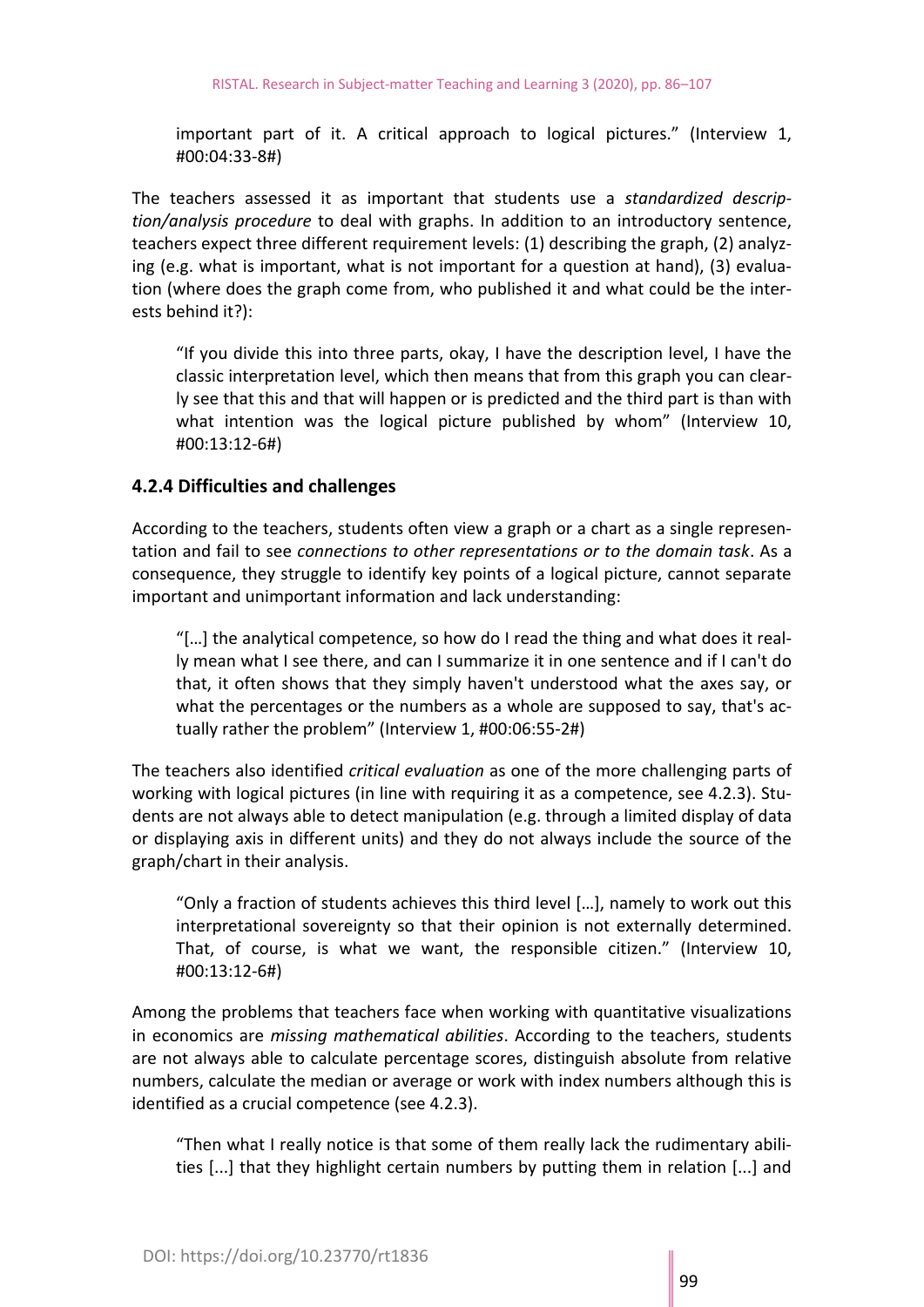then I notice that sometimes it's hard for them to calculate the percentage scores, [...] not everyone is able to use the rule of three." (Interview 7, #00:08:17-5#)

Finally, some teachers point out that students are not *precise* enough. When analyzing a graph, they might sometimes miss details, e.g. the unit in which a certain parameter is displayed. The teachers attribute this kind of challenges to *concentration* rather than to conceptual understanding or lacking mathematical abilities.

## 5 Discussion

The objective of these two studies was to show how logical pictures are used in secondary economic education by a) analyzing logical pictures in textbooks with regard to their form (chart or graph) and their domain-specificity and b) interviewing economic teachers about their experiences.

With our study, we distinguished between different forms of logical pictures (e.g. Harris, 2000; Kosslyn, 1999), and, between different levels of domain-specificity. The latter adds another layer to the already existing frameworks as it allows for a separation of descriptive representations that visualize (economic) content with usual graphs or charts from visualizations which show economic principles.

This separation is helpful in understanding the different abilities and challenges that learners face in the classroom: whereas certain reading rules are necessary for all visualizations, content knowledge and more specific reading rules seem to be necessary for the "more domain-specific" visualizations and thus should be addressed in secondary economic education in order to support learners to become domain experts. The fact that not all logical pictures in a textbook are domain-specific can be explained by the nature of the subject: it is the first time students are confronted with economic concepts. In consequence, some logical pictures (more in earlier sections of the textbooks as the correlations between page number and domain-specificity overall shows for the earlier text books) rather use everyday language – and, accordingly, are not rated as domain-specific.

As described by the representational dilemma (Dreher & Kuntze, 2015; Rau et al., 2017), the teachers in the *second study* explain how they use logical pictures not only for the development of domain knowledge (learning from representations) but also to develop strategies to learn *with* logical pictures. They expect their students to use a strategy (e.g. standardized description) for their analysis.

The teachers mentioned some of the abilities and challenges that are already established in graph comprehension and representational competence literature, e.g. reading competence (e.g. Åberg-Bengtsson & Ottosson, 2006) or (basic) math competencies (e.g. Ludewig et al., 2019). Comparable to findings in science education (e.g. Cook, 2011; Kozma, 2003), they mentioned the need to connect multiple representations, to switch between different representations and to construct their own logical pictures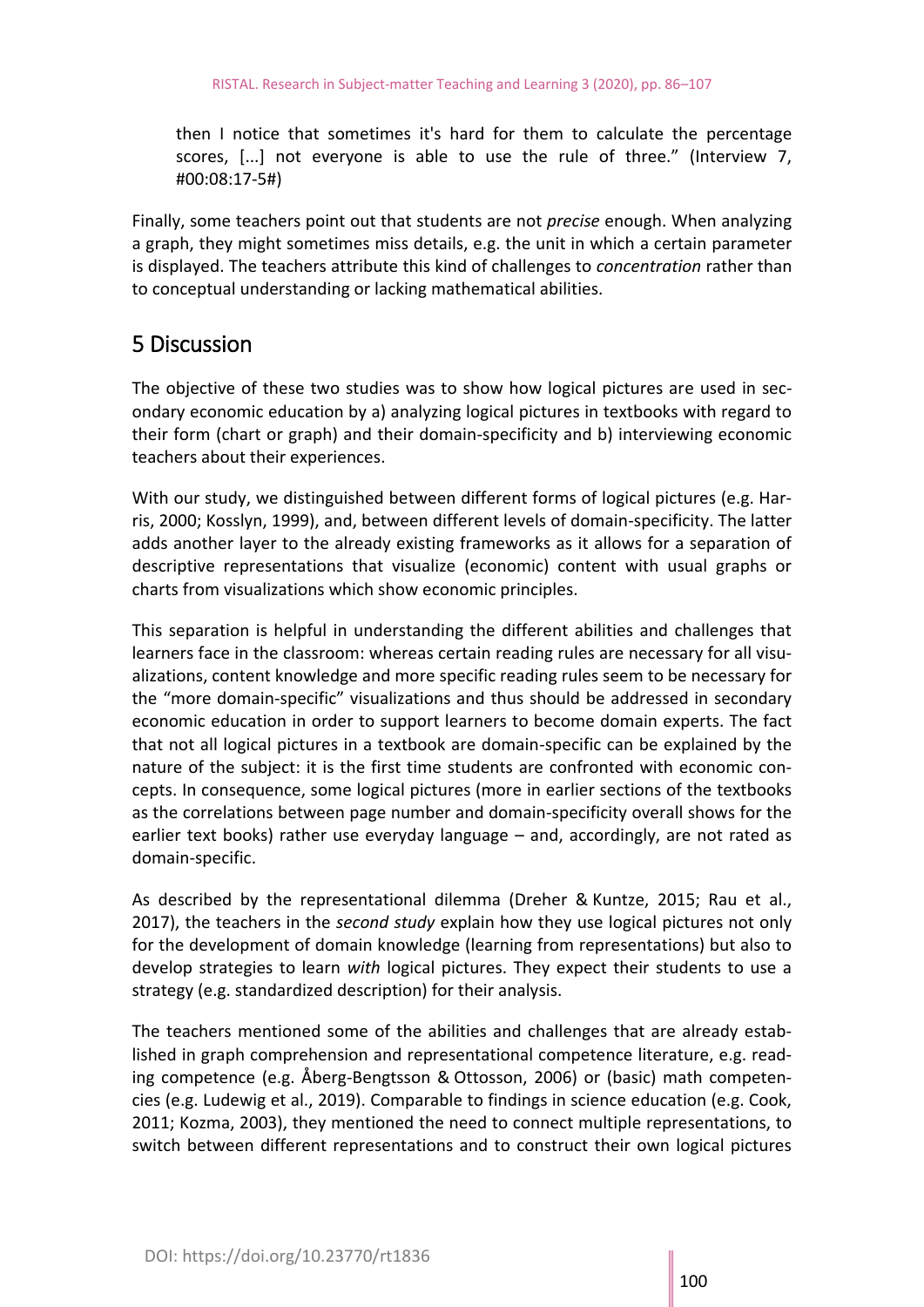(based on data or text). Furthermore, this study also confirms the need for content and background knowledge (e.g. Stern, Aprea, & Ebner, 2003).

Teachers also argued that the evaluation of logical pictures is a very important step in the classroom. Accordingly, one of the central challenges for students (from the teachers' perspective) is to identify the relevant key features of a logical picture for the task at hand and to critically evaluate the visualization also in light of purposefully using statistics to influence the reader. This is, above all, important as graphs are used as plausibility tools in texts (Isberner et al., 2013) and might tempt readers to focus less on the text (Ögren, Nyström, & Jarodzka, 2017).

Overall, both studies showed that logical pictures are important for economic education. The high number of graphs and charts in all textbooks corresponds to their relatively frequent usage in authentic classroom settings. The fact that there are more graphs than charts in the textbooks might be connected to the demand for more "mathematical" competencies and the prevalence of math-related challenges the teachers described in study 2. Furthermore, the different levels of domain-specificity in the textbook analysis might correspond to different demands on students. For example, for descriptive visualizations, students might need graph reading and analytical competencies, while more conceptual understanding and content knowledge would be a prerequisite for more domain-specific logical pictures.

### *5.1 Limitations*

When interpreting these results, however, it is important to keep the limitations of the two studies in mind: First of all, we only interviewed teachers who were teaching on the upper secondary level. However, we argue that it is reasonable to assume that most of the described competencies and challenges are accurate for different grade levels in a broad sense whereas details (e.g. which mathematical competencies do students need exactly?), might differ between grade levels (e.g. basic math competencies and graph reading rules might be more relevant in earlier grade levels whereas conceptual understanding and more complex math / statistical knowledge might be expected at the upper secondary and university level). Thus, the differences between the competencies needed could be an interesting array for future research.

Although we analyzed all textbooks available for grammar schools in south-western Germany, it is not a representative sample for all secondary economic education textbooks in Germany – the same is true for the teacher-interviews. Since we were only able to conduct interviews with a convenience sample of teachers, the relevance and quantity of usage of visualizations might be overestimated (teachers that use many visualizations and consider them important are much more likely to participate in a voluntary interview). However, we attempted to find different teachers with varying teaching experience and from multiple backgrounds (concerning their other school subjects) to allow for some variability among the teachers. Lastly, we analyzed the instructional material and interviewed teacher about their use, i.e. we focused on the teaching input. However, for now, we were not able to observe the actual use in the classroom, which could be the next step in future research.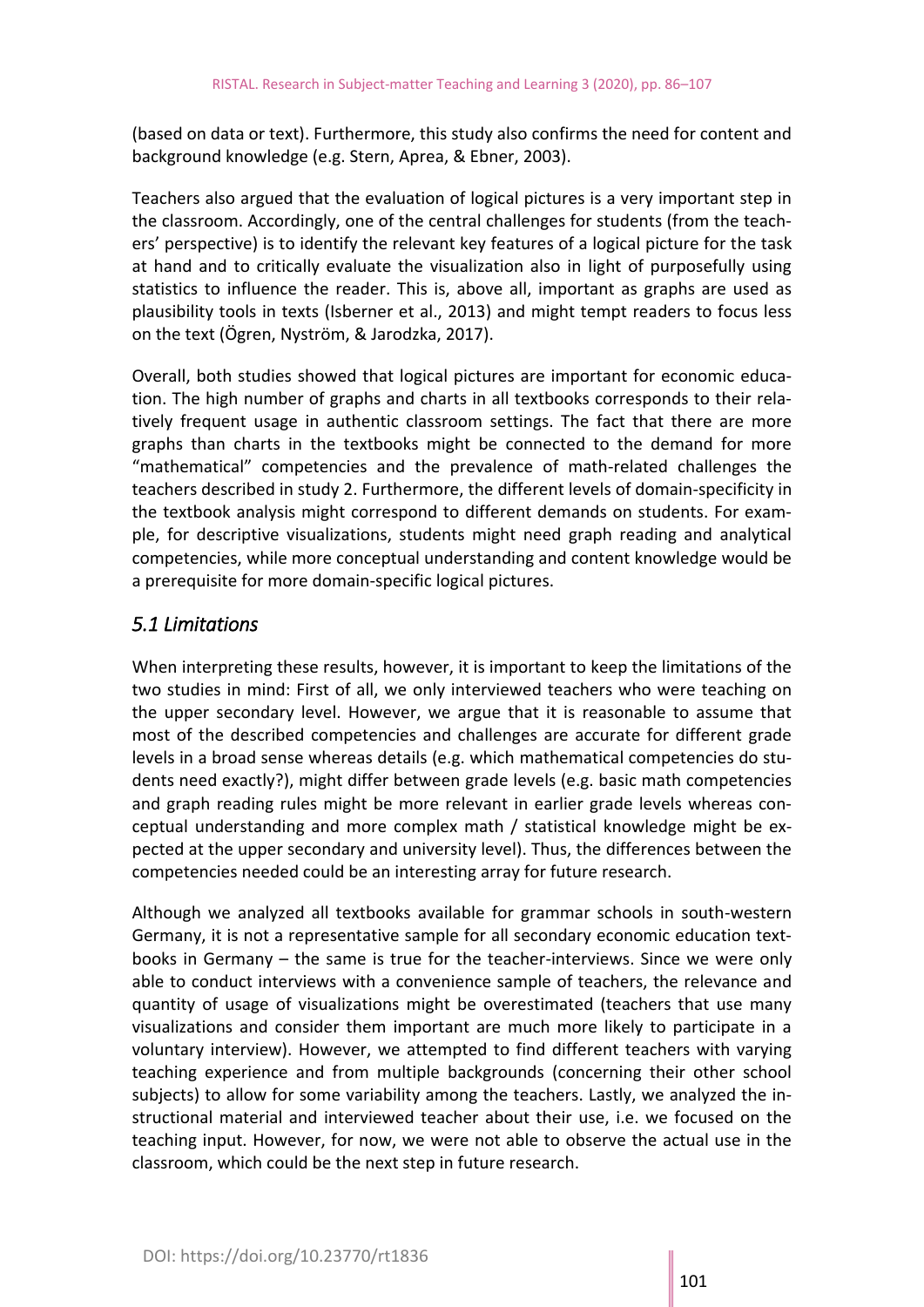## *5.2 Implications and further research*

Despite the limitations, the two studies emphasize the importance to distinguish between different logical pictures such as graphs and charts and regarding their domainspecificity as they are powerful tools to explain and visualize economic concepts (Hey, 2005; VanderMolen & Spivey, 2017). Although they are used frequently in teaching, the teacher interviews indicate that students need support to understand and evaluate the logical pictures. At the same time, as different logical pictures are offered in textbooks and since experienced teachers report different challenges when using them in the classroom, it is advisable to include the topic in teacher education for social sciences as well.

In addition to these practical implications, there are different avenues for future research. First of all, it would be necessary to replicate the findings for different grade levels and other local contexts as well as to empirically confirm the necessary students' competencies and the challenges identified.

There is also a need to examine how to foster representational competence in the social sciences  $-$  e.g. to design material in a way that connects graph-text and task (as done for other domains in multimedia research, e.g. Scheiter & Eitel, 2015) or to design trainings where learners use certain graph and text-reading strategies (e.g. Seufert, 2019) or construct their own representations (e.g. Stern et al., 2003). As especially critical evaluation is difficult for students, it would be interesting to analyze how teachers (and/or technologies) can support students in that regard.

From our findings, it is clear that such interventions should be adapted to the domaincontent that is taught with the representations, since – especially for more domainspecific graphs and charts – content and representation are to be seen as integrated teaching material.

## Acknowledgements

We would like to thank the teachers who participated in the interviews, the textbook publishers and the original right holders for the permission to display the graphs and charts used as anchor examples. Our gratitude also extends to the student assistants who helped with the interview transcriptions.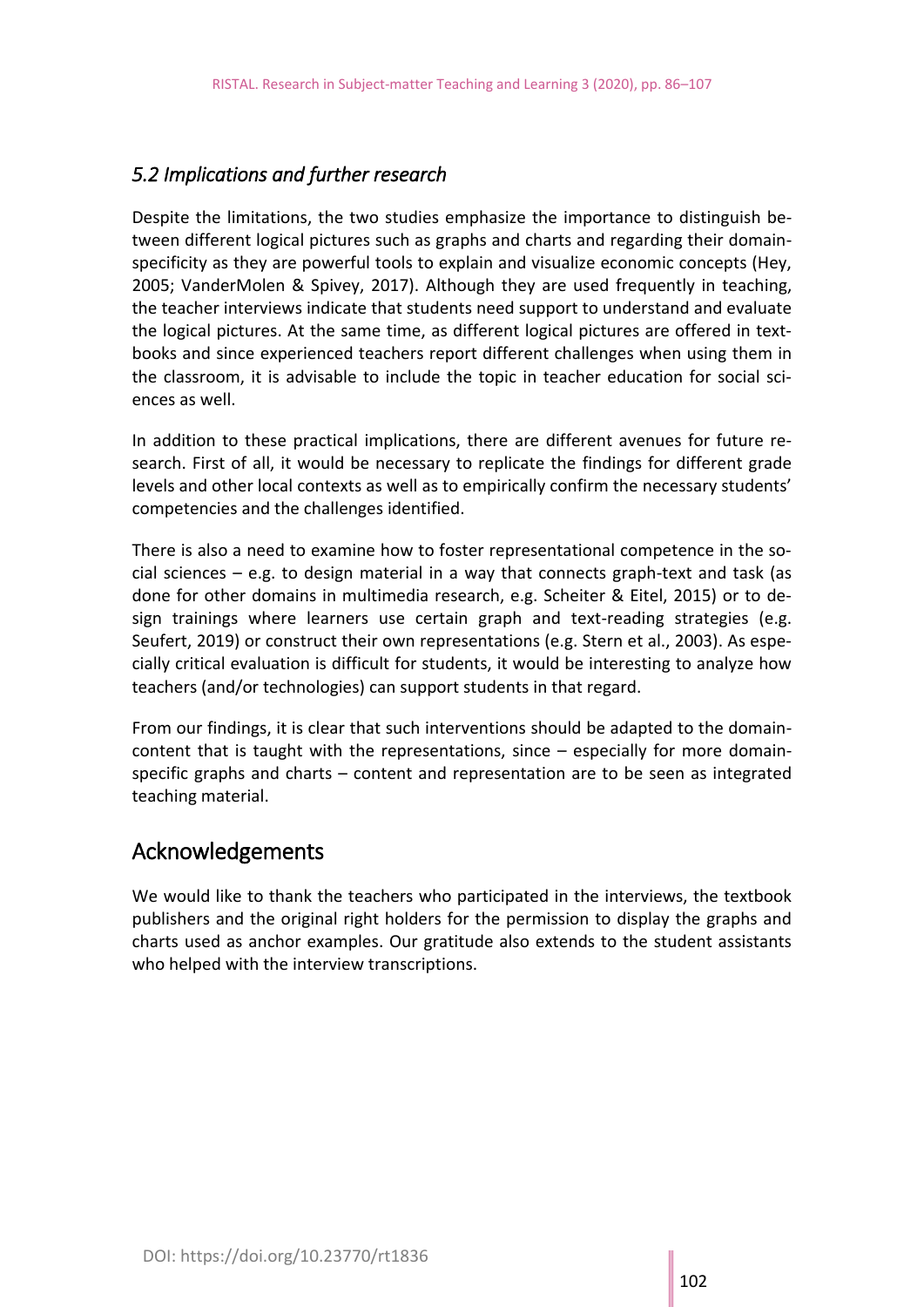## References

- Åberg-Bengtsson, L., & Ottosson,T. (2006). What lies behind graphicacy? Relating students' results on a test of graphically represented quantitative information to formal academic achievement. Journal of Research in Science Teaching, 43(1), 43–62.<https://doi.org/10.1002/tea.20087>
- Ainsworth, S. (2006). DeFT: A conceptual framework for considering learning with multiple representations. Learning and Instruction, 16(3), 183–198.<https://doi.org/10.1016/j.learninstruc.2006.03.001>
- Altmann, G., Boss, G., & Göser, U. (2018). Wirtschaft & Du: Wirtschaft/Berufs- und Studienorientierung [Economy & You - Economics, Vocational and Study orientation] (Gymnasium, SI, Baden-Württemberg, Druck A, Prüfauflage). Braunschweig: Westermann.
- Aprea, C., & Bayer, D. (2010). Instruktionale Qualität von grafischen Darstellungen in Lehrmitteln: Kriterien zu deren Evaluation: [Instructional quality of graphical representations in teaching materials: Criteria for their evaluation]. Beiträge Zur Lehrerinnen- Und Lehrerbildung, 28(1), 73–83.
- Authors (2019).
- Bauer, M., Hamm-Reinöhl, A., Podes, S., & Riedel, H. (2012). Unterrichtswerk für die Oberstufe Wirtschaft: Märkte, Akteure und Institutionen [Textbook for higher grade level: Economics - Markets, Actors and Institutions] (1. Auflage). Kolleg Politik und Wirtschaft. Bamberg: Buchner, C C.
- Biehahn, M., Jüngling, H., Machoczek, M., Michael, P., & Ottmar, C. (2018). Auer Wirtschaft Berufs- und Studienorientierung. Ausgabe Baden-Württemberg: Schülerbuch Klasse 8-10 [Auer Economics, Vocational and Study orientation, Textbook 8th-10th grade] (1. Auflage). Stuttgart: Klett.
- Boels, L., Bakker, A., van Dooren, W., & Drijvers, P. (2019). Conceptual difficulties when interpreting histograms: A review. Educational Research Review, 100291.
- Riedel, H. (Ed.) (2018). Wirtschaft & Co: Wirtschaft für das Gymnasium [Economics & Co, Economics for Gymnasium] (1. Auflage, 1. Druck (Prüfauflage)). Bamberg: C.C. Buchner Verlag.
- Cohn, E., Cohn, S., Balch, D. C., & Bradley, J. (2001). Do Graphs Promote Learning in Principles of Economics? The Journal of Economic Education, 32(4), 299–310. <https://doi.org/10.1080/00220480109596110>
- Cook, M. (2011). Teachers' Use of Visual Representations in the Science Classroom. Science Education International, 22(3), 175–184.
- Davies, M. (2011). Concept mapping, mind mapping and argument mapping: what are the differences and do they matter? Higher Education, 62(3), 279–301. <https://doi.org/10.1007/s10734-010-9387-6>
- Davies, P., & Mangan, J. (2007). Threshold concepts and the integration of understanding in economics. Studies in Higher Education, 32(6), 711–726.
- Dreher, A., & Kuntze, S. (2015). Teachers Facing the Dilemma of Multiple Representations Being Aid and Obstacle for Learning: Evaluations of Tasks and Theme-Specific Noticing. Journal Für Mathematik-Didaktik, 36(1), 23–44.<https://doi.org/10.1007/s13138-014-0068-3>
- Galesic, M., & Garcia-Retamero, R. (2011). Graph literacy: A cross-cultural comparison. Medical Decision Making: An International Journal of the Society for Medical Decision Making, 31(3), 444–457. <https://doi.org/10.1177/0272989X10373805>
- Gebre, E. H., & Polman, J. L. (2016). Developing young adults' representational competence through infographic-based science news reporting. International Journal of Science Education, 38(18), 2667– 2687.<https://doi.org/10.1080/09500693.2016.1258129>
- Glazer, N. (2011). Challenges with graph interpretation: A review of the literature. Studies in Science Education, 47(2), 183–210. <https://doi.org/10.1080/03057267.2011.605307>
- Harris, R. L. (2000). Information graphics: A comprehensive illustrated reference. Oxford: Oxford University Press.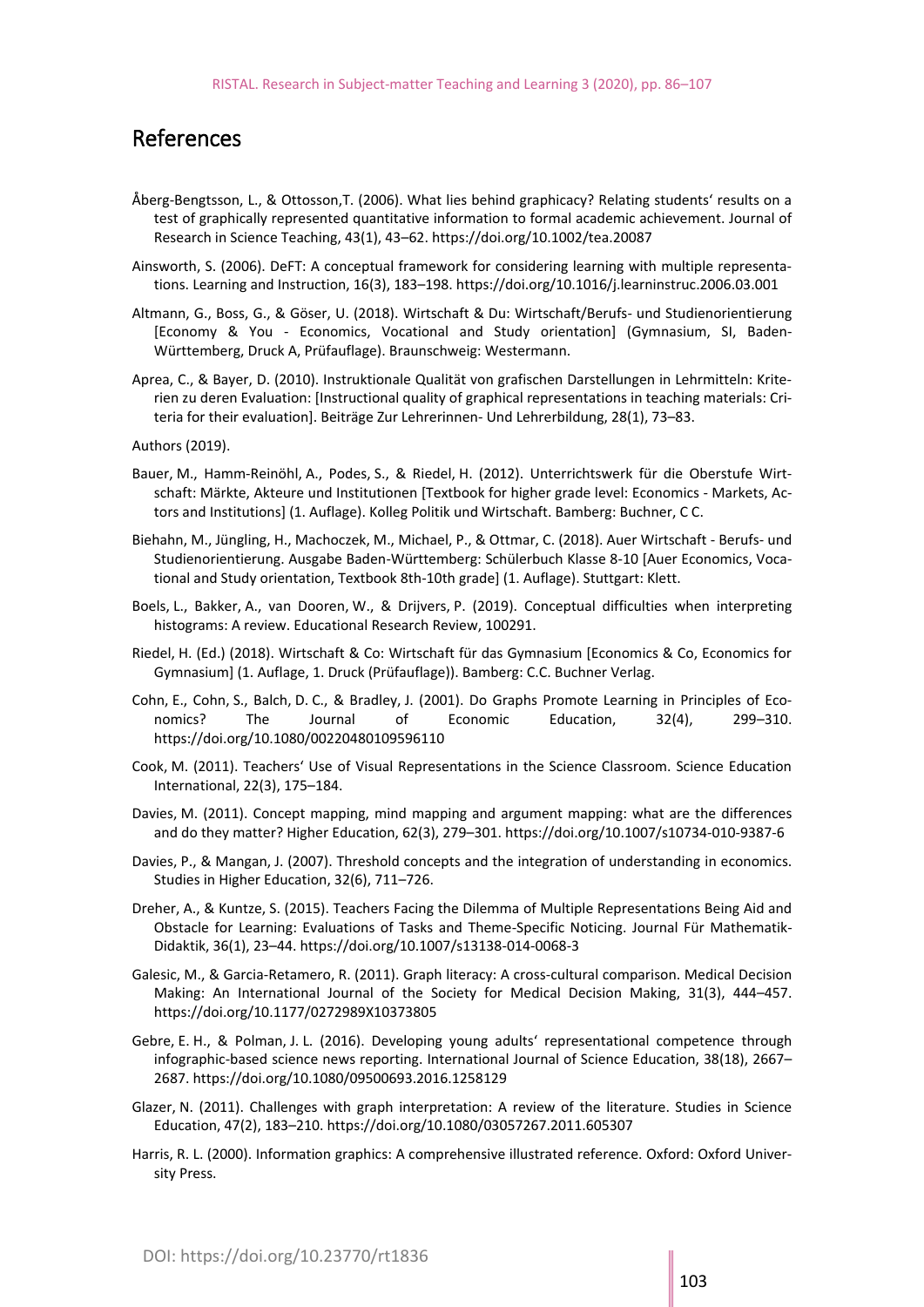- Hey, J. D. (2005). I Teach Economics, Not Algebra and Calculus. The Journal of Economic Education, 36(3), 292–304. <https://doi.org/10.3200/JECE.36.3.292-304>
- Huber, M., & Stallhofer, B. (2010). Diskontinuierliche Texte im Geografieunterricht [Discontinuous texts in geography teaching]. ProLesen. Auf Dem Weg Zur Leseschule–Leseförderung in Den Gesellschaftswissenschaftlichen Fächern. Donauwörth: Auer, 223–240.
- Isberner, M.‑B., Richter, T., Maier, J., Knuth-Herzig, K., Horz, H., & Schnotz, W. (2013). Comprehending conflicting science-related texts: graphs as plausibility cues. Instructional Science, 41(5), 849–872. <https://doi.org/10.1007/s11251-012-9261-2>
- Jägerskog, A.-S. (2020). Making Possible by Making Visible: Learning through Visual Representations in Social Science. Stockholm: Department of Humanities and Social Sciences Education, Stockholm University.
- Kochendörfer, J. (2018). Startklar! (Oldenburg) Wirtschaft/Berufs- und Studienorientierung: Schülerbuch Klasse 8 -10 [Economics, Vocational and Study orientation, Textbook 8th-10th grade]. Berlin: Oldenburg Schulbuchverlag.
- Kosslyn, S. M. (1999). Image and brain: The resolution of the imagery debate (4. print). A Bradford book. Cambridge, Mass.: MIT Press.
- Kotzebue, L. von, Gerstl, M., & Nerdel, C. (2015). Common Mistakes in the Construction of Diagrams in Biological Contexts. Research in Science Education, 45(2), 193–213. [https://doi.org/10.1007/s11165-](https://doi.org/10.1007/s11165-014-9419-9) [014-9419-9](https://doi.org/10.1007/s11165-014-9419-9)
- Kozma, R. (2003). The material features of multiple representations and their cognitive and social affordances for science understanding. Learning and Instruction, 13(2), 205–226. [https://doi.org/10.1016/S0959-4752\(02\)](https://doi.org/10.1016/S0959-4752)00021-X
- Kozma, R., & Russell, J. (1997). Multimedia and understanding: Expert and novice responses to different representations of chemical phenomena. Journal of Research in Science Teaching, 34(9), 949–968.
- Kozma, R., & Russell, J. (2005). Students Becoming Chemists: Developing Representationl Competence. In J. K. Gilbert (Ed.), Models and Modeling in Science Education: Vol. 1. Visualization in Science Education (pp. 121–145). Dordrecht: Springer. [https://doi.org/10.1007/1-4020-3613-2\\_8](https://doi.org/10.1007/1-4020-3613-2_8)
- Kuckartz, U. (2016). Qualitative Inhaltsanalyse: Methoden, Praxis, Computerunterstützung [Qualitative Content Analysis: methods, practice, computer support] (3., überarbeitete Auflage). Grundlagentexte Methoden. Weinheim, Basel: Beltz Juventa.
- Lai, K., Cabrera, J., Vitale, J. M., Madhok, J., Tinker, R., & Linn, M. C. (2016). Measuring Graph Comprehension, Critique, and Construction in Science. Journal of Science Education and Technology, 25(4), 665–681.
- Levin, J. R., Anglin, G. J., & Carney, R. N. (1987). On empirically validating functions of picture in prose. In D. M. Willows & H. A. Houghton (Eds.), The psychology of illustrations (Vol. 1) (51–114). Harrisonburg, VA: R. R. Donnelley & Sons.
- Ludewig, U., Lambert, K., Dackermann, T., Scheiter, K., & Möller, K. (2019). Influences of basic numerical abilities on graph reading performance. Psychological Research, 1–13.
- Nitz, S., Ainsworth, S. E., Nerdel, C., & Prechtl, H. (2014). Do student perceptions of teaching predict the development of representational competence and biological knowledge? Learning and Instruction, 31, 13–22.<https://doi.org/10.1016/j.learninstruc.2013.12.003>
- Ögren, M., Nyström, M., & Jarodzka, H. (2017). There's more to the multimedia effect than meets the eye: is seeing pictures believing? Instructional Science, 45(2), 263–287. <https://doi.org/10.1007/s11251-016-9397-6>
- Peterman, K., Cranston, K. A., Pryor, M., & Kermish-Allen, R. (2015). Measuring Primary Students' Graph Interpretation Skills Via a Performance Assessment: A case study in instrument development. International Journal of Science Education, 37(17), 2787–2808. <https://doi.org/10.1080/09500693.2015.1105399>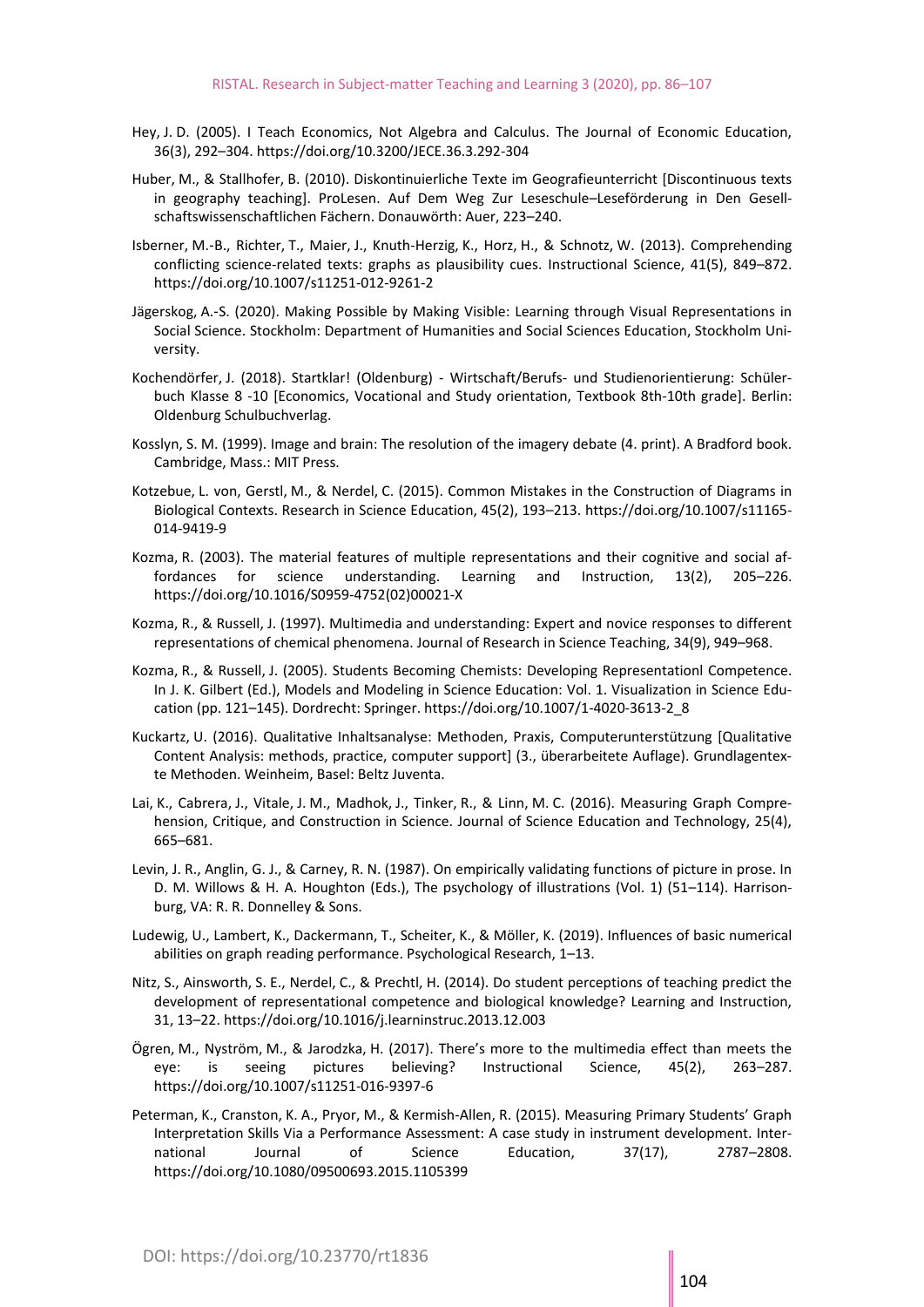- Rau, M. A., Aleven, V., & Rummel, N. (2017). Making connections among multiple graphical representations of fractions: sense-making competencies enhance perceptual fluency, but not vice versa. Instructional Science, 45(3), 331–357. <https://doi.org/10.1007/s11251-017-9403-7>
- Ring, M., Brahm, T., & Randler, C. (2019). Do difficulty levels matter for graphical literacy? A performance assessment study with authentic graphs. International Journal of Science Education, 41(13), 1787–1804. <https://doi.org/10.1080/09500693.2019.1640915>
- Roberts, K. L., Norman, R. R., Duke, N. K., Morsink, P., Martin, N. M., & Knight, J. A. (2013). Diagrams, Timelines, and Tables-Oh, My!: Fostering Graphical Literacy. The Reading Teacher, 67(1), 12–24. <https://doi.org/10.1002/TRTR.1174>
- Scheiter, K., & Eitel, A. (2015). Signals foster multimedia learning by supporting integration of highlighted text and diagram elements. Learning and Instruction, 36, 11–26. <https://doi.org/10.1016/j.learninstruc.2014.11.002>
- Scheiter, K., Schüler, A., Gerjets, P., Huk, T., & Hesse, F. W. (2014). Extending multimedia research: How do prerequisite knowledge and reading comprehension affect learning from text and pictures. Computers in Human Behavior, 31, 73–84.<https://doi.org/10.1016/j.chb.2013.09.022>
- Schnotz, W. (2001). Wissenserwerb mit Multimedia [Knowledge acquisition with multimedia]. Unterrichtswissenschaft, 29(4), 292–318.
- Schnotz, W., & Kürschner, C. (2008). External and internal representations in the acquisition and use of knowledge: visualization effects on mental model construction. Instructional Science, 36(3), 175– 190. <https://doi.org/10.1007/s11251-007-9029-2>
- Schopf, C., Raso, A., & Kahr, M. (2019). How to give effective explanations: Guidelines for business education, discussion of their scope and their application to teaching operations research. RISTAL-Research in Subject-Matter Teaching and Learning, 2, 32–50.
- Seufert, T. (2019). Training for Coherence Formation When Learning From Text and Picture and the Interplay With Learners' Prior Knowledge. Frontiers in Psychology, 10, 193. <https://doi.org/10.3389/fpsyg.2019.00193>
- Shah, P., Freedman, E. G., & Vekiri, I. (2005). The Comprehension of Quantitative Information in Graphical Displays. In P. Shah & A. Miyake (Eds.), Cambridge Handbooks in Psychology. The Cambridge Handbook of Visuospatial Thinking (pp. 426–476). Cambridge: Cambridge University Press. <https://doi.org/10.1017/CBO9780511610448.012>
- Stern, E., Aprea, C., & Ebner, H. G. (2003). Improving cross-content transfer in text processing by means of active graphical representation. Learning and Instruction, 13(2), 191–203. [https://doi.org/10.1016/S0959-4752\(02\)](https://doi.org/10.1016/S0959-4752)00020-8
- Stieff, M., Scopelitis, S., Lira, M. E., & Desutter, D. (2016). Improving Representational Competence with Concrete Models. Science Education, 100(2), 344–363. <https://doi.org/10.1002/sce.21203>
- Strippel, C., Tomalla, L., & Sommer, K. (2018). A cross-subject content analysis of science textbooks using the understandings about scientific inquiry rubrics. RISTAL. Research in Subject-Matter Teaching and Learning, 1, 66–81.
- Valverde, G. A., Bianchi, L. J., Wolfe, R. G., Schmidt, W. H., & Houang, R. T. (2002). According to the Book: Using TIMSS to investigate the translation of policy into practice through the world of textbooks. Dordrecht: Springer Netherlands.
- VanderMolen, J., & Spivey, C. (2017). Creating infographics to enhance student engagement and communication in health economics. The Journal of Economic Education, 48(3), 198–205. <https://doi.org/10.1080/00220485.2017.1320605>
- Westelinck, K. D., Valcke, M., Craene, B. de, & Kirschner, P. (2005). Multimedia learning in social sciences: Limitations of external graphical representations. Computers in Human Behavior, 21(4), 555–573. <https://doi.org/10.1016/j.chb.2004.10.030>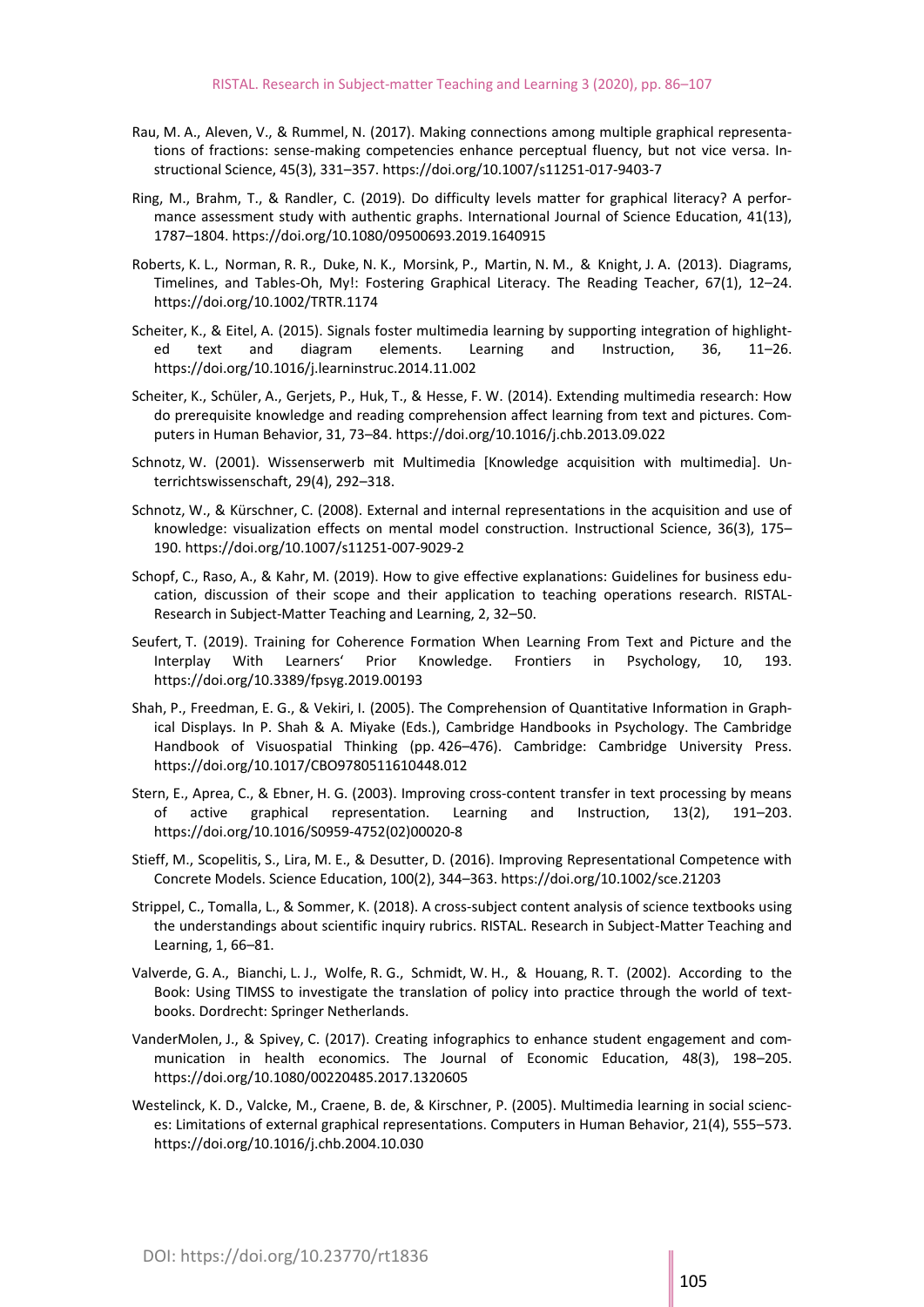- Winn, W. (1987). Charts, graphs, and diagrams in educational materials. In D. M. Willows & H. A. Houghton (Eds.), The psychology of illustrations (Vol. 1) (pp. 152–198). Harrisonburg, VA: R. R. Donnelley & Sons.
- Zimenkova, T. (2008). Citizenship Through Faith and Feelings: Defining Citizenship in Citizenship Education. An Exemplary Textbook Analysis. JSSE - Journal of Social Science Education, Transformation and Citizenship Education II, 9(1), 81–111.<https://doi.org/10.4119/JSSE-432>

## **Malte Ring**

is a researcher at the Chair for Economic Education at the Eberhard Karls University of Tuebingen. His main research interests are teaching and learning with visual representations.

## **Prof. Dr. Taiga Brahm**

has been a professor for economic education at the Eberhard Karls University of Tuebingen since October 2016. Her current research interests include (among others) designing and evaluating teaching and learning interventions in economic education.

## Appendix

#### **Interview guideline questions**

- How often do you use logical pictures in teaching economics?
- What graphs/charts are you using in teaching economics?
- What is your goal when using logical pictures in economic education?
- In what part of the lesson are you using logical pictures?
- How important are logical pictures for teaching economics?
- **■** What competencies are necessary for students to work with logical pictures in economic class?
- What difficulties do students have when working with logical pictures?
- How do these problems manifest?
- In your opinion, how could the work with logical pictures be improved?
- Do you have additional thoughts regarding logical pictures in teaching economics?
- Do you have any open questions?

#### **Sources of anchor examples**

Descriptive graph: Burghardt et al., 2018, 80, originally in: Christin, J., S. Schultz. 2016 ""Flixbus kauft Postbus - Was die Fernbusfusion für Fahrgäste bedeutet", SPIEGEL ONLILNE, Accessed October 21, 2019.